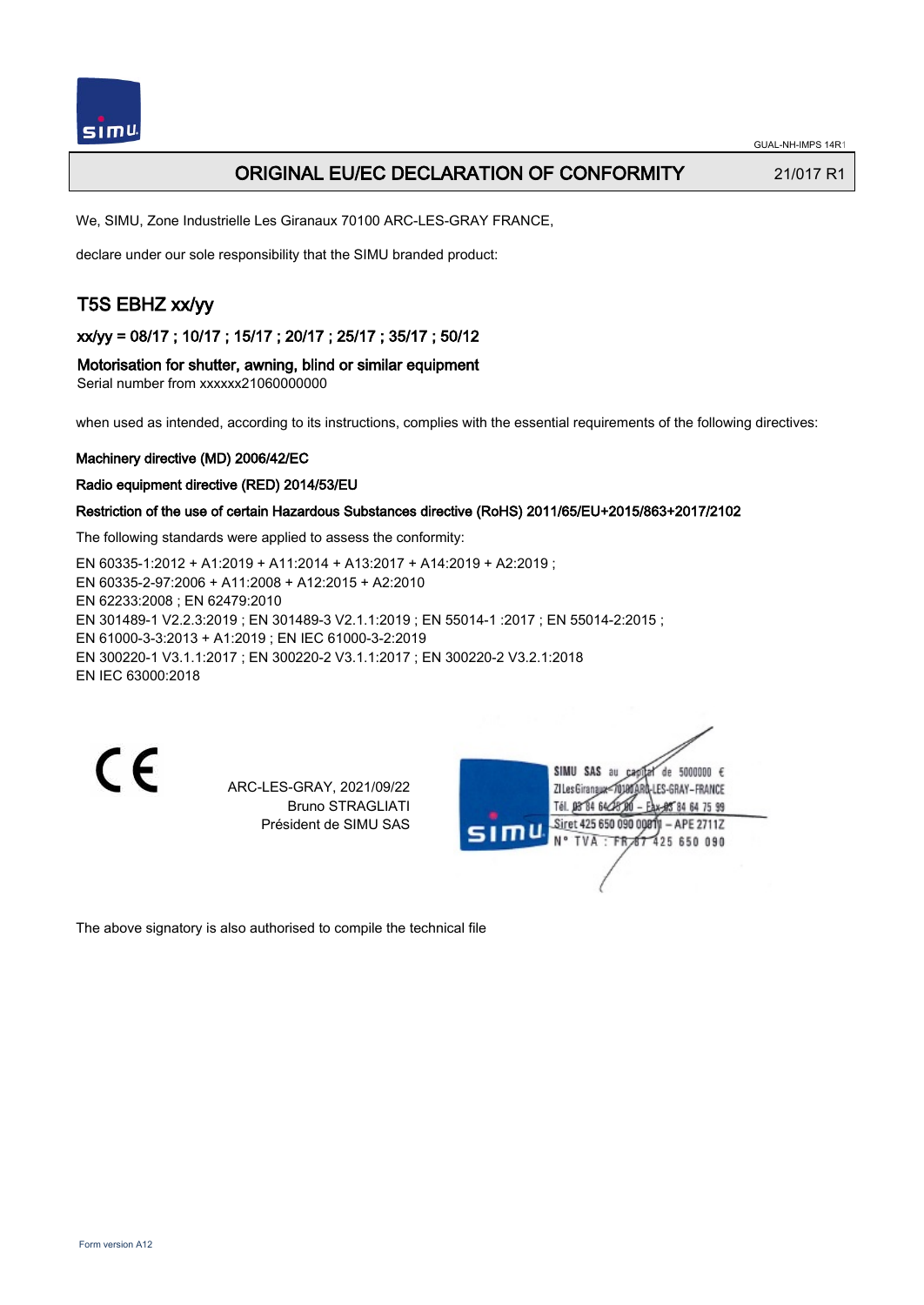

## ORIGINAL EU/EC DECLARATION OF CONFORMITY DECLARATION EU/CE DE CONFORMITE ORIGINALE

21/017 R1

We, SIMU, Zone Industrielle Les Giranaux 70100 ARC-LES-GRAY FRANCE, Nous,

declare under our sole responsibility that the SIMU branded product: declarons sous notre seule responsabilité que le produit de marque SIMU

# T5S EBHZ xx/yy

## xx/yy = 08/17 ; 10/17 ; 15/17 ; 20/17 ; 25/17 ; 35/17 ; 50/12

## Motorisation for shutter, awning, blind or similar equipment

Motorisation de volet, store, rideau ou équipement similaire

Serial number from xxxxxx21060000000 Numéro de série à partir de

when used as intended, according to its instructions, complies with the essential requirements of the following directives: utilisé, selon l'usage prévu, comme décrit dans son manuel d'utilisation, est conforme aux exigences essentielles des directives suivantes

#### Machinery directive (MD) 2006/42/EC

Directive Machine 2006/42/EC

#### Radio equipment directive (RED) 2014/53/EU

Directive sur les équipements radio 2014/53/EU

### Restriction of the use of certain Hazardous Substances directive (RoHS) 2011/65/EU+2015/863+2017/2102

Directive RoHS 2011/65/EU+2015/863+2017/2102

The following standards were applied to assess the conformity: Les normes de référence suivantes ont été appliquées pour évaluer la conformité

EN 60335‑1:2012 + A1:2019 + A11:2014 + A13:2017 + A14:2019 + A2:2019 ; EN 60335‑2‑97:2006 + A11:2008 + A12:2015 + A2:2010 EN 62233:2008 ; EN 62479:2010 EN 301489‑1 V2.2.3:2019 ; EN 301489‑3 V2.1.1:2019 ; EN 55014‑1 :2017 ; EN 55014‑2:2015 ; EN 61000‑3‑3:2013 + A1:2019 ; EN IEC 61000‑3‑2:2019 EN 300220‑1 V3.1.1:2017 ; EN 300220‑2 V3.1.1:2017 ; EN 300220‑2 V3.2.1:2018 EN IEC 63000:2018

CE

ARC-LES-GRAY, 2021/09/22 Bruno STRAGLIATI Président de SIMU SAS

SIMU SAS au de 5000000 € **ZILes Giranaux** ES-GRAY-FRANCE 64 75 99 Siret 425 650 090 00811  $-$  APE 2711Z 425 650 090

The above signatory is also authorised to compile the technical file La personne signataire ci-dessus est aussi celle autorisée à constituer le dossier technique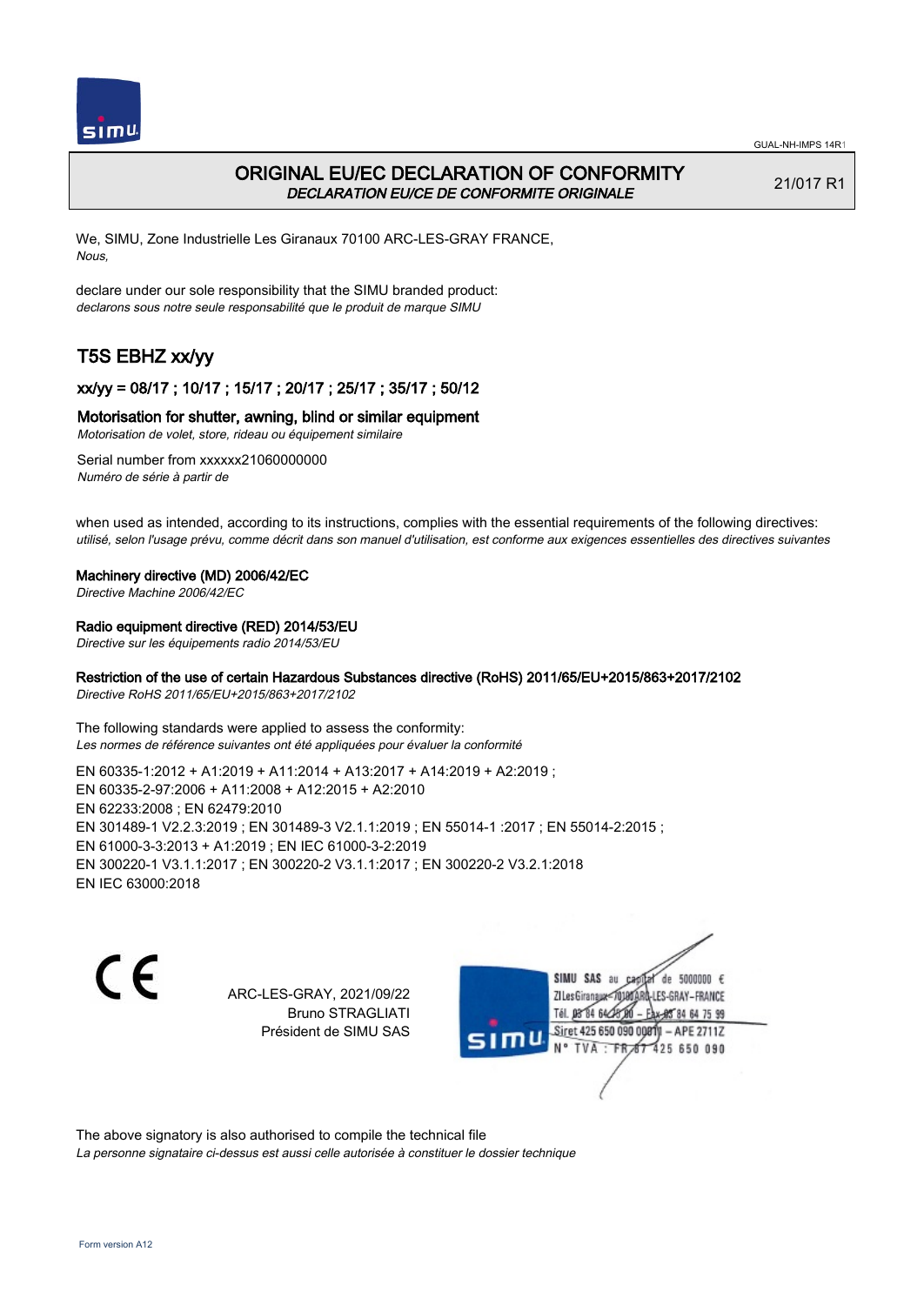

# ORIGINAL EU/EC DECLARATION OF CONFORMITY ORIGINAL EU/EG-KONFORMITÄTSERKLÄRUNG

21/017 R1

We, SIMU, Zone Industrielle Les Giranaux 70100 ARC-LES-GRAY FRANCE, Wir,

declare under our sole responsibility that the SIMU branded product: erklären unter unserer alleinigen Verantwortung, dass das mit der Marke SIMU versehene Produkt

# T5S EBHZ xx/yy

## xx/yy = 08/17 ; 10/17 ; 15/17 ; 20/17 ; 25/17 ; 35/17 ; 50/12

### Motorisation for shutter, awning, blind or similar equipment

Motorisierung für Abschlüsse or ähnliche Ausrüstung

Serial number from xxxxxx21060000000 Seriennummer ab

when used as intended, according to its instructions, complies with the essential requirements of the following directives: den einschlägigen Bestimmungen der folgenden Richtlinien entspricht, wenn es nach den Anweisungen des Herstellers bestimmungsgemäß verwendet wird

## Machinery directive (MD) 2006/42/EC

Maschinenrichtlinie 2006/42/EC

## Radio equipment directive (RED) 2014/53/EU

Funkanlagen-Richtlinie 2014/53/EU

### Restriction of the use of certain Hazardous Substances directive (RoHS) 2011/65/EU+2015/863+2017/2102

RoHS-Richtlinie 2011/65/EU+2015/863+2017/2102

The following standards were applied to assess the conformity: Die Konformität wird durch die Einhaltung folgender Normen nachgewiesen

EN 60335‑1:2012 + A1:2019 + A11:2014 + A13:2017 + A14:2019 + A2:2019 ; EN 60335‑2‑97:2006 + A11:2008 + A12:2015 + A2:2010 EN 62233:2008 ; EN 62479:2010 EN 301489‑1 V2.2.3:2019 ; EN 301489‑3 V2.1.1:2019 ; EN 55014‑1 :2017 ; EN 55014‑2:2015 ; EN 61000‑3‑3:2013 + A1:2019 ; EN IEC 61000‑3‑2:2019 EN 300220‑1 V3.1.1:2017 ; EN 300220‑2 V3.1.1:2017 ; EN 300220‑2 V3.2.1:2018 EN IEC 63000:2018

C E

ARC-LES-GRAY, 2021/09/22 Bruno STRAGLIATI Président de SIMU SAS



The above signatory is also authorised to compile the technical file

Die oben genannte Person ist auch bevollmächtigt, die relevanten technischen Unterlagen zusammenzustellen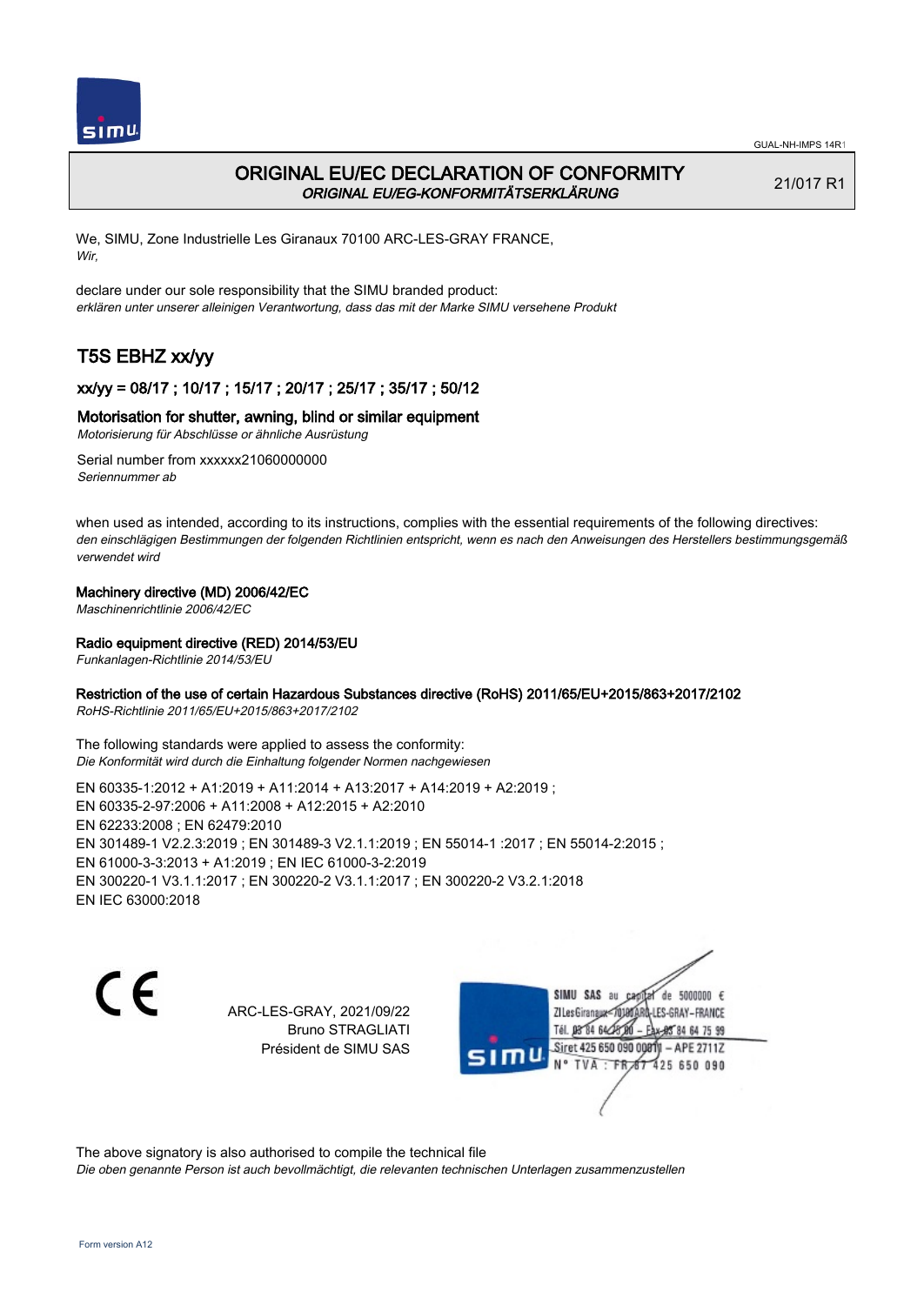



# ORIGINAL EU/EC DECLARATION OF CONFORMITY DECLARACIÓN UE/CE DE CONFORMIDAD ORIGINAL

21/017 R1

We, SIMU, Zone Industrielle Les Giranaux 70100 ARC-LES-GRAY FRANCE, Nosotros,

declare under our sole responsibility that the SIMU branded product: declaramos bajo nuestra única responsabilidad, que los productos de la marca SIMU

# T5S EBHZ xx/yy

## xx/yy = 08/17 ; 10/17 ; 15/17 ; 20/17 ; 25/17 ; 35/17 ; 50/12

### Motorisation for shutter, awning, blind or similar equipment

Motorización de persiana, toldo, cortina o equipos similares

Serial number from xxxxxx21060000000 número de serie a partir de

when used as intended, according to its instructions, complies with the essential requirements of the following directives: cuando se utilizan según el uso previsto, de conformidad con sus instrucciones, cumplen con los requisitos esenciales de las siguientes directivas

### Machinery directive (MD) 2006/42/EC

Directiva "Máquinas" 2006/42/EC

## Radio equipment directive (RED) 2014/53/EU

Directiva equipos radioeléctricos 2014/53/EU

### Restriction of the use of certain Hazardous Substances directive (RoHS) 2011/65/EU+2015/863+2017/2102

Directiva RoHS 2011/65/EU+2015/863+2017/2102

The following standards were applied to assess the conformity: Las siguientes normas de referencia han sido aplicadas para evaluar la conformidad

EN 60335‑1:2012 + A1:2019 + A11:2014 + A13:2017 + A14:2019 + A2:2019 ; EN 60335‑2‑97:2006 + A11:2008 + A12:2015 + A2:2010 EN 62233:2008 ; EN 62479:2010 EN 301489‑1 V2.2.3:2019 ; EN 301489‑3 V2.1.1:2019 ; EN 55014‑1 :2017 ; EN 55014‑2:2015 ; EN 61000‑3‑3:2013 + A1:2019 ; EN IEC 61000‑3‑2:2019 EN 300220‑1 V3.1.1:2017 ; EN 300220‑2 V3.1.1:2017 ; EN 300220‑2 V3.2.1:2018 EN IEC 63000:2018

C E

ARC-LES-GRAY, 2021/09/22 Bruno STRAGLIATI Président de SIMU SAS

SIMU SAS au de 5000000  $\epsilon$ ZI Les Giranaux</r01 ES-GRAY-FRANCE Tél. 08 84 64 25 Siret 425 650 090 00811 - APE 2711Z TVA : FR 67 425 650 090

The above signatory is also authorised to compile the technical file

el firmante, anteriormente mencionado tambien esta facultado para elaborar el expediente tecnico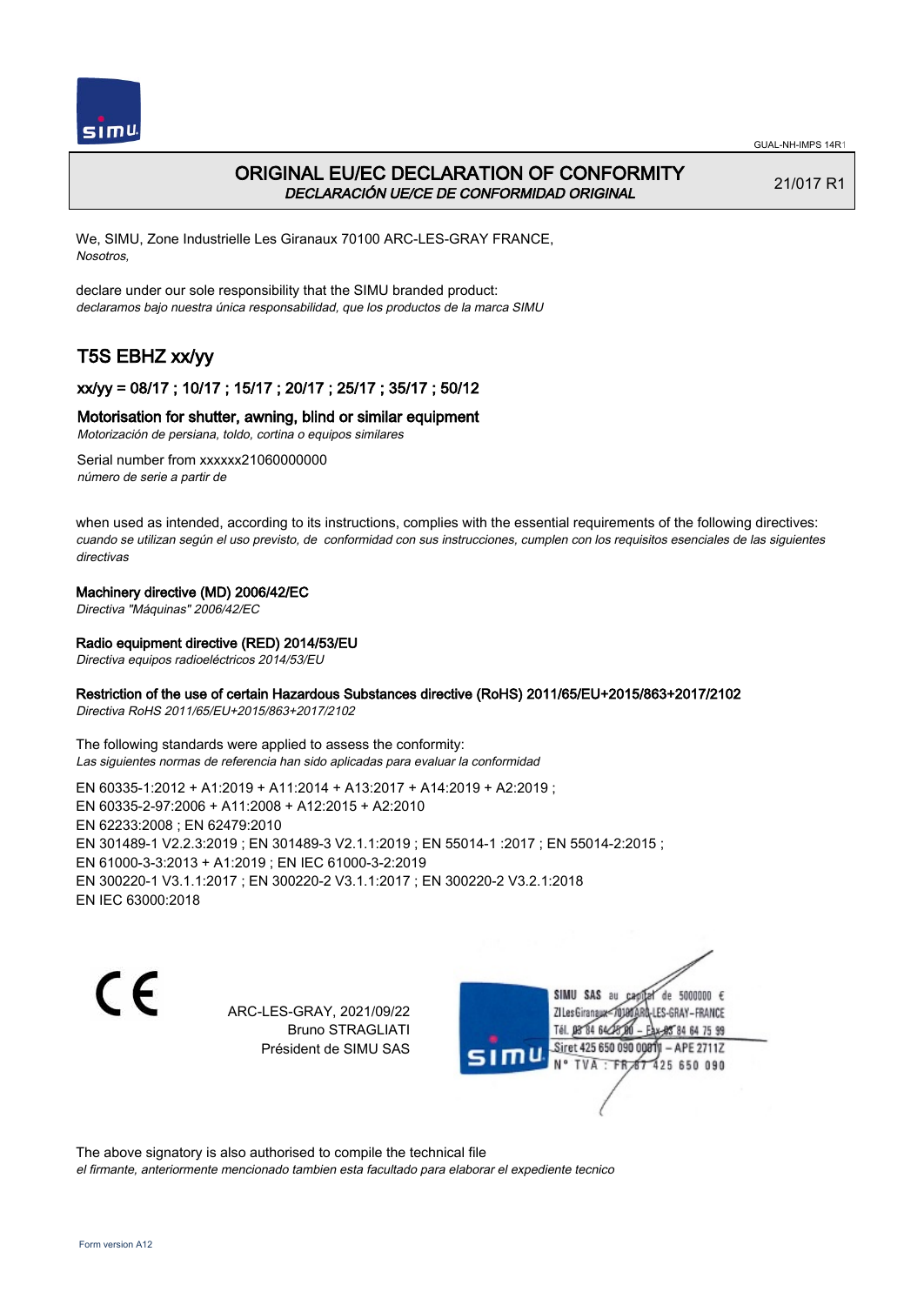

## ORIGINAL EU/EC DECLARATION OF CONFORMITY DICHIARAZIONE DI CONFORMITÀ UE/CE ORIGINALE

21/017 R1

We, SIMU, Zone Industrielle Les Giranaux 70100 ARC-LES-GRAY FRANCE, Noi,

declare under our sole responsibility that the SIMU branded product: dichiariamo sotto la nostra esclusiva responsabilità che l'appareccho di marca SIMU

# T5S EBHZ xx/yy

## xx/yy = 08/17 ; 10/17 ; 15/17 ; 20/17 ; 25/17 ; 35/17 ; 50/12

#### Motorisation for shutter, awning, blind or similar equipment

Motorizzazione di tapparella, persiana, tenda o apparecchiatura similare

Serial number from xxxxxx21060000000 Numero di serie a partire da

when used as intended, according to its instructions, complies with the essential requirements of the following directives: se utilizzato secondo l'uso previsto, come descritto nel suo manuale d'istruzioni, è conforme ai requisiti essenziali delle seguenti Direttive

#### Machinery directive (MD) 2006/42/EC

Direttiva Macchine 2006/42/EC

#### Radio equipment directive (RED) 2014/53/EU

Direttiva apparecchiature radio 2014/53/EU

### Restriction of the use of certain Hazardous Substances directive (RoHS) 2011/65/EU+2015/863+2017/2102

Direttiva RoHS 2011/65/EU+2015/863+2017/2102

The following standards were applied to assess the conformity: I seguenti standard di riferimento sono stati applicati per ottenere la conformità

EN 60335‑1:2012 + A1:2019 + A11:2014 + A13:2017 + A14:2019 + A2:2019 ; EN 60335‑2‑97:2006 + A11:2008 + A12:2015 + A2:2010 EN 62233:2008 ; EN 62479:2010 EN 301489‑1 V2.2.3:2019 ; EN 301489‑3 V2.1.1:2019 ; EN 55014‑1 :2017 ; EN 55014‑2:2015 ; EN 61000‑3‑3:2013 + A1:2019 ; EN IEC 61000‑3‑2:2019 EN 300220‑1 V3.1.1:2017 ; EN 300220‑2 V3.1.1:2017 ; EN 300220‑2 V3.2.1:2018 EN IEC 63000:2018

C E

ARC-LES-GRAY, 2021/09/22 Bruno STRAGLIATI Président de SIMU SAS

SIMU SAS au de 5000000 € **ZILes Giranaux** ES-GRAY-FRANCE 64 75 99 Siret 425 650 090 00811  $-$  APE 2711Z TVA 425 650 090

The above signatory is also authorised to compile the technical file Il firmatario è inoltre autorizzato a costituire il fascicolo tecnico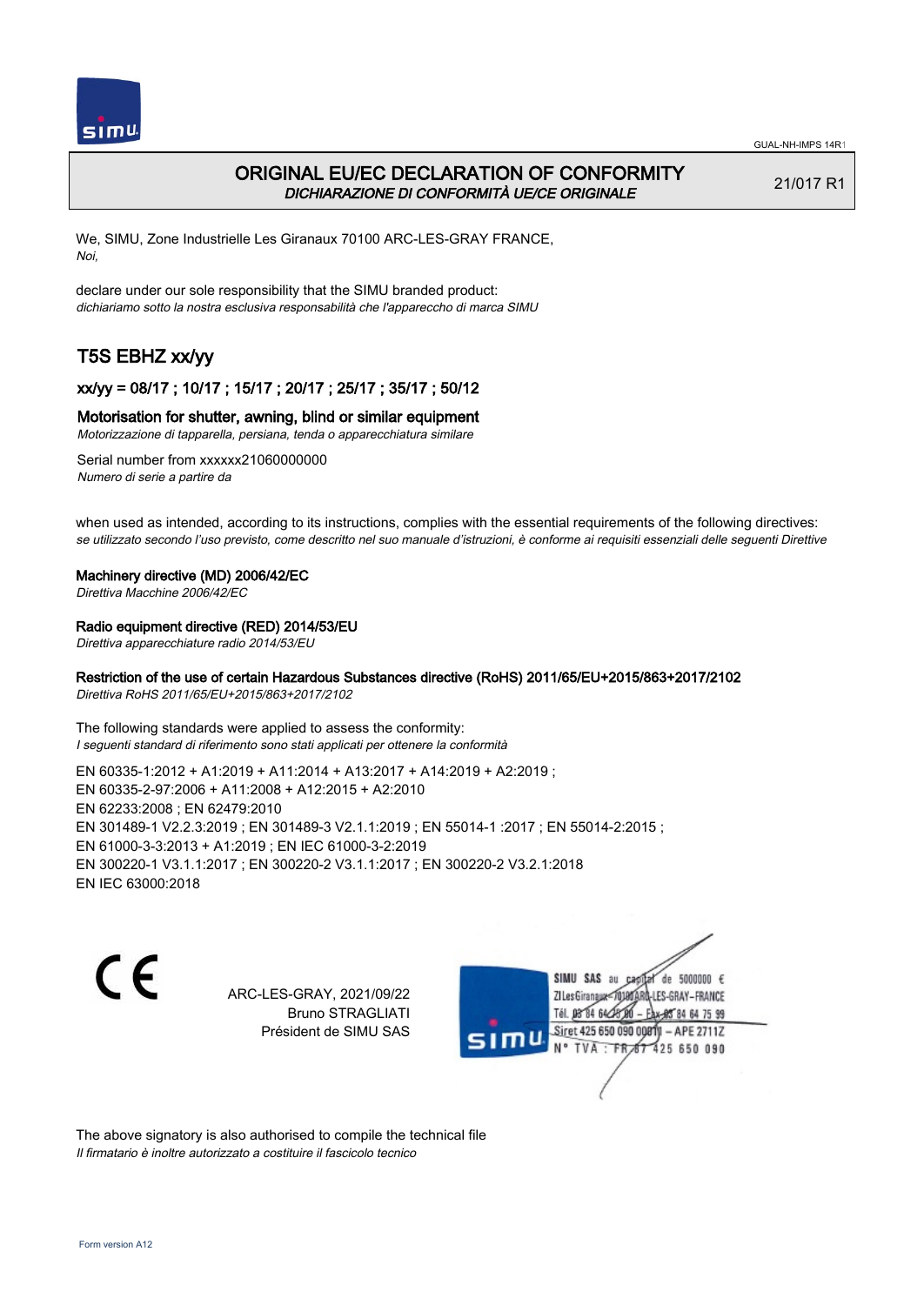



# ORIGINAL EU/EC DECLARATION OF CONFORMITY ОРИГИНАЛНА EU/EC ДЕКЛАРАЦИЯ ЗА СЪОТВЕТСТВИЕ

21/017 R1

We, SIMU, Zone Industrielle Les Giranaux 70100 ARC-LES-GRAY FRANCE, Ние,

declare under our sole responsibility that the SIMU branded product: декларираме на своя лична отговорност, че продукт с търговска марка SIMU

# T5S EBHZ xx/yy

## xx/yy = 08/17 ; 10/17 ; 15/17 ; 20/17 ; 25/17 ; 35/17 ; 50/12

### Motorisation for shutter, awning, blind or similar equipment

Моторизация за ролетни щори, сенници или други подобни засенчващи изделия

Serial number from xxxxxx21060000000 сериен номер от

when used as intended, according to its instructions, complies with the essential requirements of the following directives: когато се използва съобразно предназначението си и в съответствие с инструкциите е в съответствие с основните изисквания на следните директиви

### Machinery directive (MD) 2006/42/EC

Машинна директива 2006/42/EC

### Radio equipment directive (RED) 2014/53/EU

Директива за радио оборудване 2014/53/EU

#### Restriction of the use of certain Hazardous Substances directive (RoHS) 2011/65/EU+2015/863+2017/2102

RoHS Директива относно ограничението на употребата на определени опасни вещества в електрическото и електронното оборудване 2011/65/EU+2015/863+2017/2102

The following standards were applied to assess the conformity: Следните референтни стандарти са приложени за оценяване на съответствието

EN 60335‑1:2012 + A1:2019 + A11:2014 + A13:2017 + A14:2019 + A2:2019 ; EN 60335‑2‑97:2006 + A11:2008 + A12:2015 + A2:2010 EN 62233:2008 ; EN 62479:2010 EN 301489‑1 V2.2.3:2019 ; EN 301489‑3 V2.1.1:2019 ; EN 55014‑1 :2017 ; EN 55014‑2:2015 ; EN 61000‑3‑3:2013 + A1:2019 ; EN IEC 61000‑3‑2:2019 EN 300220‑1 V3.1.1:2017 ; EN 300220‑2 V3.1.1:2017 ; EN 300220‑2 V3.2.1:2018 EN IEC 63000:2018

C E

ARC-LES-GRAY, 2021/09/22 Bruno STRAGLIATI Président de SIMU SAS



The above signatory is also authorised to compile the technical file Гоеподписващия също е упълномощен да съставя техническо досие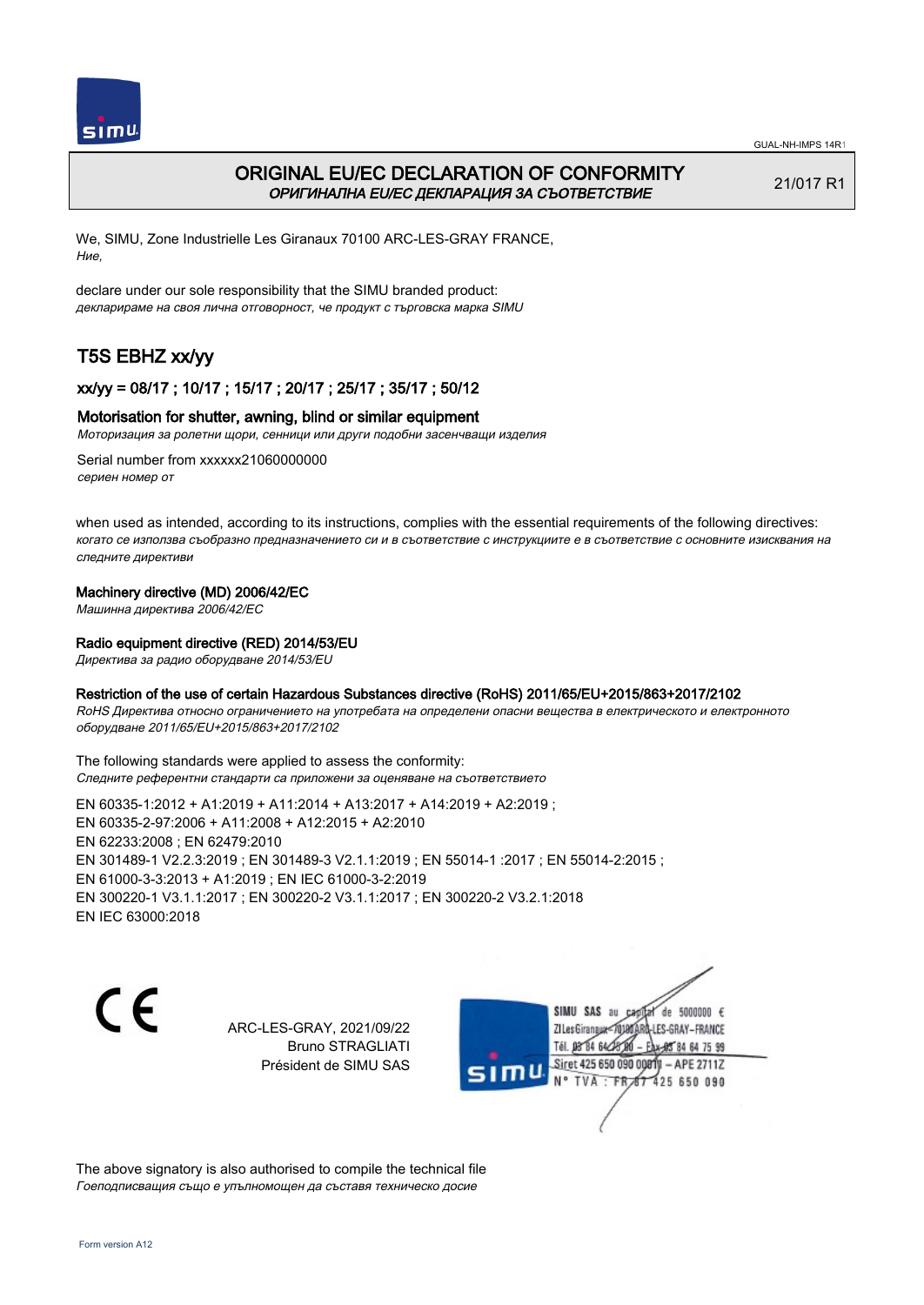

## ORIGINAL EU/EC DECLARATION OF CONFORMITY ORIGINÁLNÍ EU/ES PROHLÁŠENÍ O SHODĚ

21/017 R1

We, SIMU, Zone Industrielle Les Giranaux 70100 ARC-LES-GRAY FRANCE, My,

declare under our sole responsibility that the SIMU branded product: prohlašujeme na svou výlučnou odpovědnost, že výrobek značky SIMU

# T5S EBHZ xx/yy

## xx/yy = 08/17 ; 10/17 ; 15/17 ; 20/17 ; 25/17 ; 35/17 ; 50/12

#### Motorisation for shutter, awning, blind or similar equipment

Pohon pro rolety, markýzy, clony nebo podobná zařízení

Serial number from xxxxxx21060000000 Sériové číslo od

when used as intended, according to its instructions, complies with the essential requirements of the following directives: pokud je používán v souladu s účelem použití a s návodem, splňuje základní požadavky těchto směrnic

#### Machinery directive (MD) 2006/42/EC

Směrnice o strojních zařízeních 2006/42/EC

#### Radio equipment directive (RED) 2014/53/EU

Směrnice o dodávání rádiových zařízení na trh 2014/53/EU

#### Restriction of the use of certain Hazardous Substances directive (RoHS) 2011/65/EU+2015/863+2017/2102

Směrnice o omezení používání některých nebezpečných látek v elektrických a elektronických zařízeních 2011/65/EU+2015/863+2017/2102

The following standards were applied to assess the conformity: Pro posouzení shody byly použity následující normy

EN 60335‑1:2012 + A1:2019 + A11:2014 + A13:2017 + A14:2019 + A2:2019 ; EN 60335‑2‑97:2006 + A11:2008 + A12:2015 + A2:2010 EN 62233:2008 ; EN 62479:2010 EN 301489‑1 V2.2.3:2019 ; EN 301489‑3 V2.1.1:2019 ; EN 55014‑1 :2017 ; EN 55014‑2:2015 ; EN 61000‑3‑3:2013 + A1:2019 ; EN IEC 61000‑3‑2:2019 EN 300220‑1 V3.1.1:2017 ; EN 300220‑2 V3.1.1:2017 ; EN 300220‑2 V3.2.1:2018 EN IEC 63000:2018

C E

ARC-LES-GRAY, 2021/09/22 Bruno STRAGLIATI Président de SIMU SAS

SIMU SAS au de 5000000  $\epsilon$ **ZILesGiranaux** ES-GRAY-FRANCE 64 75 99 Siret 425 650 090 00811  $-$  APE 2711Z **TVA** 425 650 090

The above signatory is also authorised to compile the technical file Výše uvedená osoba je také osoba pověřená sestavením technické dokumentace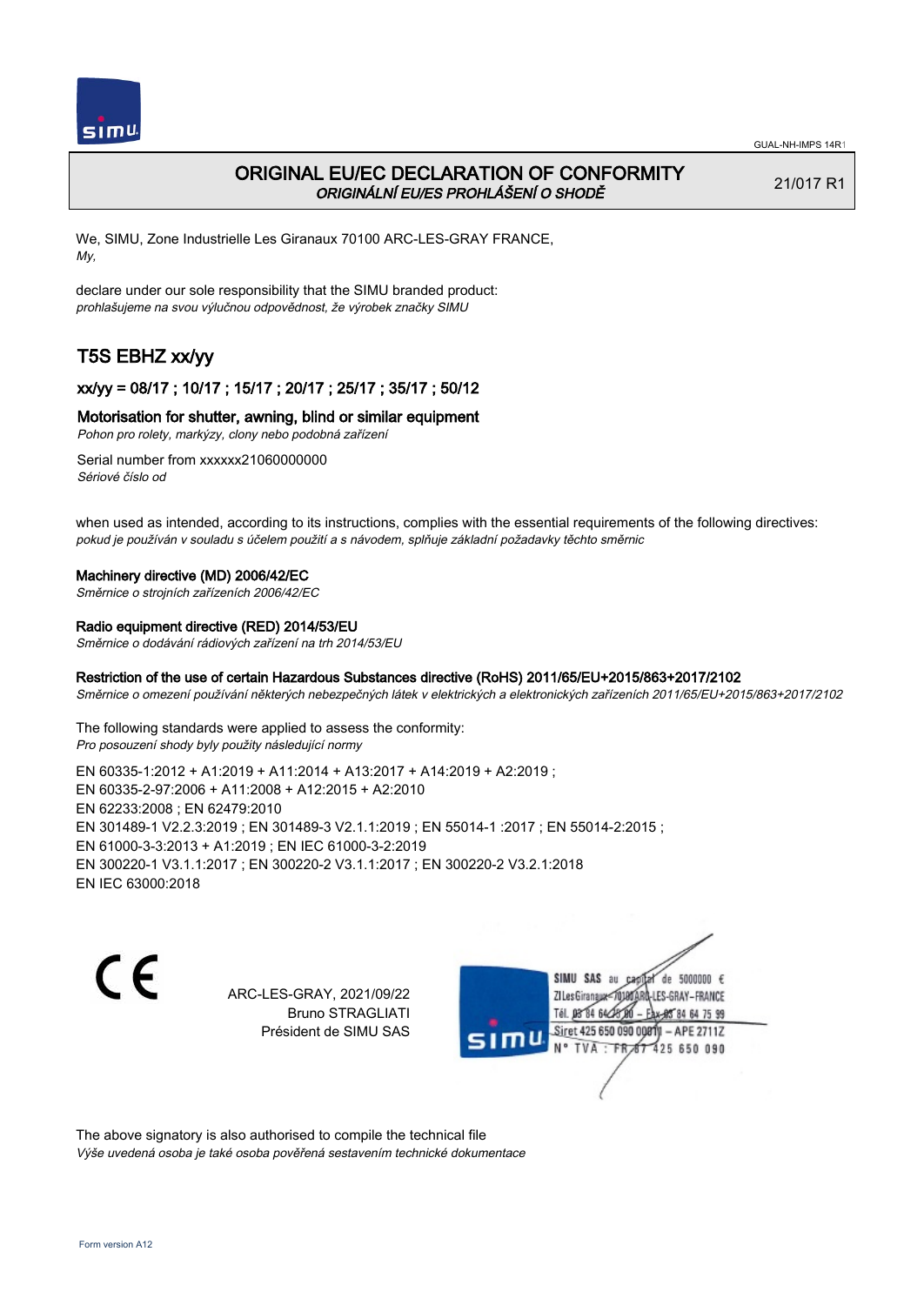



# ORIGINAL EU/EC DECLARATION OF CONFORMITY ORIGINAL EU/EF-OVERENSSTEMMELSESERKLÆRING

21/017 R1

We, SIMU, Zone Industrielle Les Giranaux 70100 ARC-LES-GRAY FRANCE, Vi,

declare under our sole responsibility that the SIMU branded product: erklærer som eneansvarlige, at SIMU mærkede produkter

# T5S EBHZ xx/yy

## xx/yy = 08/17 ; 10/17 ; 15/17 ; 20/17 ; 25/17 ; 35/17 ; 50/12

### Motorisation for shutter, awning, blind or similar equipment

Motorisering af gitre, markiser, persienner eller lign. udstyr

Serial number from xxxxxx21060000000 serienummer fra

when used as intended, according to its instructions, complies with the essential requirements of the following directives: når det anvendes efter hensigten, efter dennes instrukser, overholder kravene i følgende direktiver

#### Machinery directive (MD) 2006/42/EC

Maskindirektivet 2006/42/EC

### Radio equipment directive (RED) 2014/53/EU

Radioudstyrsdirektivet 2014/53/EU

### Restriction of the use of certain Hazardous Substances directive (RoHS) 2011/65/EU+2015/863+2017/2102

RoHS direktiv 2011/65/EU+2015/863+2017/2102

The following standards were applied to assess the conformity: Referencestandarderne der følger blev anvendt til at vurdere overholdelsen

EN 60335‑1:2012 + A1:2019 + A11:2014 + A13:2017 + A14:2019 + A2:2019 ; EN 60335‑2‑97:2006 + A11:2008 + A12:2015 + A2:2010 EN 62233:2008 ; EN 62479:2010 EN 301489‑1 V2.2.3:2019 ; EN 301489‑3 V2.1.1:2019 ; EN 55014‑1 :2017 ; EN 55014‑2:2015 ; EN 61000‑3‑3:2013 + A1:2019 ; EN IEC 61000‑3‑2:2019 EN 300220‑1 V3.1.1:2017 ; EN 300220‑2 V3.1.1:2017 ; EN 300220‑2 V3.2.1:2018 EN IEC 63000:2018

CE

ARC-LES-GRAY, 2021/09/22 Bruno STRAGLIATI Président de SIMU SAS

SIMU SAS au de 5000000 € **ZILesGirangux** ES-GRAY-FRANCE 64 75 99 Siret 425 650 090 00811  $-$  APE 2711Z **TVA** 425 650 090

The above signatory is also authorised to compile the technical file Personen nævnt ovenfor er også godkendt til at udarbejde det tekniske dossier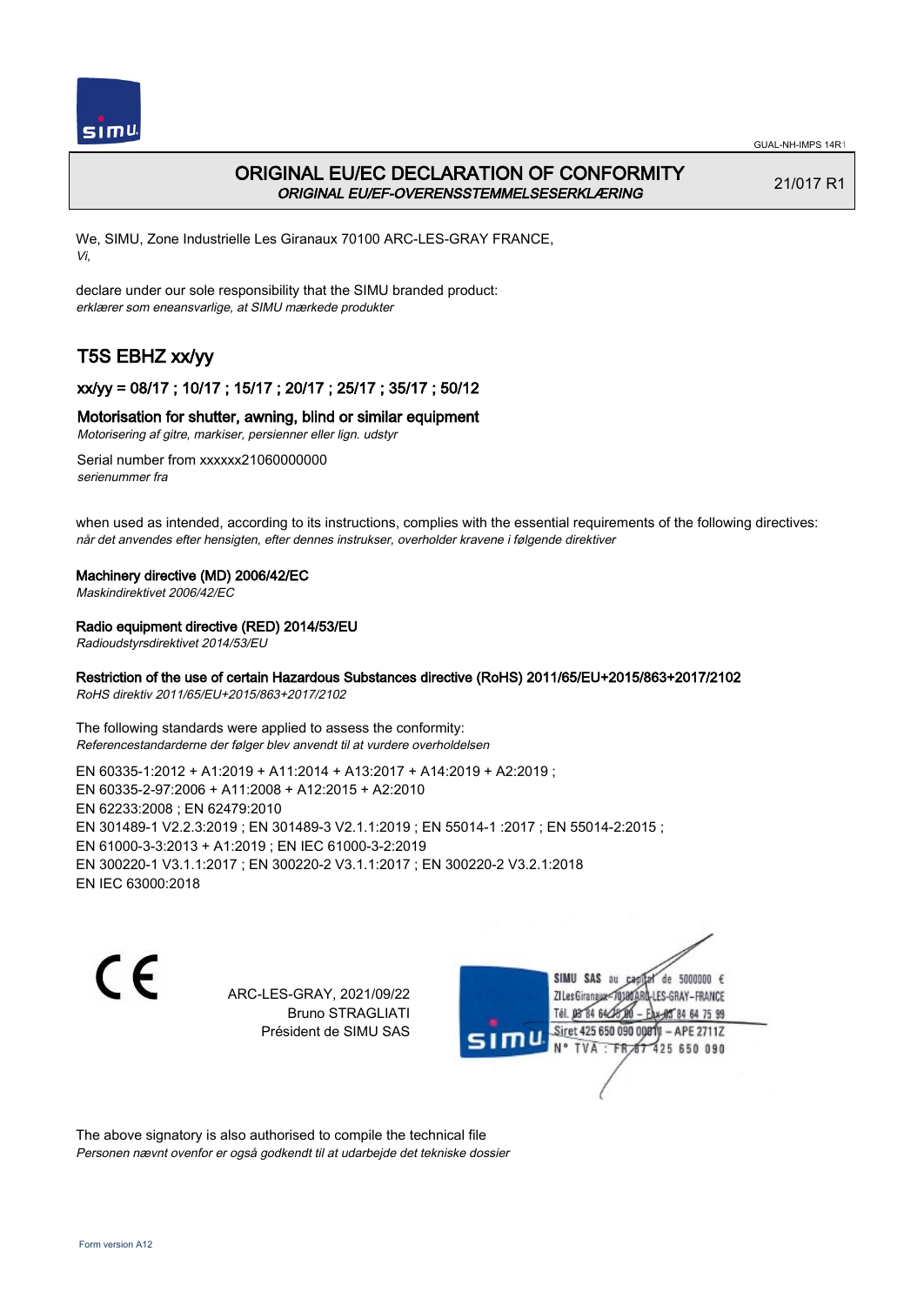

## ORIGINAL EU/EC DECLARATION OF CONFORMITY EL/EK VASTAVUSDEKLARATSIOON

21/017 R1

We, SIMU, Zone Industrielle Les Giranaux 70100 ARC-LES-GRAY FRANCE, Meie,

declare under our sole responsibility that the SIMU branded product: kinnitame kogu vastutusega, et SIMU kaubamärgiga tooted

# T5S EBHZ xx/yy

### xx/yy = 08/17 ; 10/17 ; 15/17 ; 20/17 ; 25/17 ; 35/17 ; 50/12

#### Motorisation for shutter, awning, blind or similar equipment

Aknaluukide, varikatuste, aknakardinate või sarnaste seadmete motoriseerimine

Serial number from xxxxxx21060000000 Seerianumber alates

when used as intended, according to its instructions, complies with the essential requirements of the following directives: kui kasutatakse eesmärgipäraselt ja juhiste kohaselt, vastavad käesoleva direktiivi põhinõuetele

#### Machinery directive (MD) 2006/42/EC

Masinate direktiiv 2006/42/EC

## Radio equipment directive (RED) 2014/53/EU

Direktiiv raadioseadmete turul kättesaadavuse kohta 2014/53/EU

### Restriction of the use of certain Hazardous Substances directive (RoHS) 2011/65/EU+2015/863+2017/2102

RoHs direktiiv ohtlike ainete kasutamise piirangute kohta elektri- ja elektroonikaseadmetes 2011/65/EU+2015/863+2017/2102

The following standards were applied to assess the conformity: Vastavusdeklaratsiooni hindamiseks kasutatakse järgmisi standardeid

EN 60335‑1:2012 + A1:2019 + A11:2014 + A13:2017 + A14:2019 + A2:2019 ; EN 60335‑2‑97:2006 + A11:2008 + A12:2015 + A2:2010 EN 62233:2008 ; EN 62479:2010 EN 301489‑1 V2.2.3:2019 ; EN 301489‑3 V2.1.1:2019 ; EN 55014‑1 :2017 ; EN 55014‑2:2015 ; EN 61000‑3‑3:2013 + A1:2019 ; EN IEC 61000‑3‑2:2019 EN 300220‑1 V3.1.1:2017 ; EN 300220‑2 V3.1.1:2017 ; EN 300220‑2 V3.2.1:2018 EN IEC 63000:2018

C E

ARC-LES-GRAY, 2021/09/22 Bruno STRAGLIATI Président de SIMU SAS

SIMU SAS au de 5000000  $\epsilon$ **ZILes Giranaux** ES-GRAY-FRANCE 64 75 99 Siret 425 650 090 00811  $-$  APE 2711Z **TVA** 425 650 090

The above signatory is also authorised to compile the technical file Eelpool nimetatud isik on volitatud koostama tehnilist dokumentatsiooni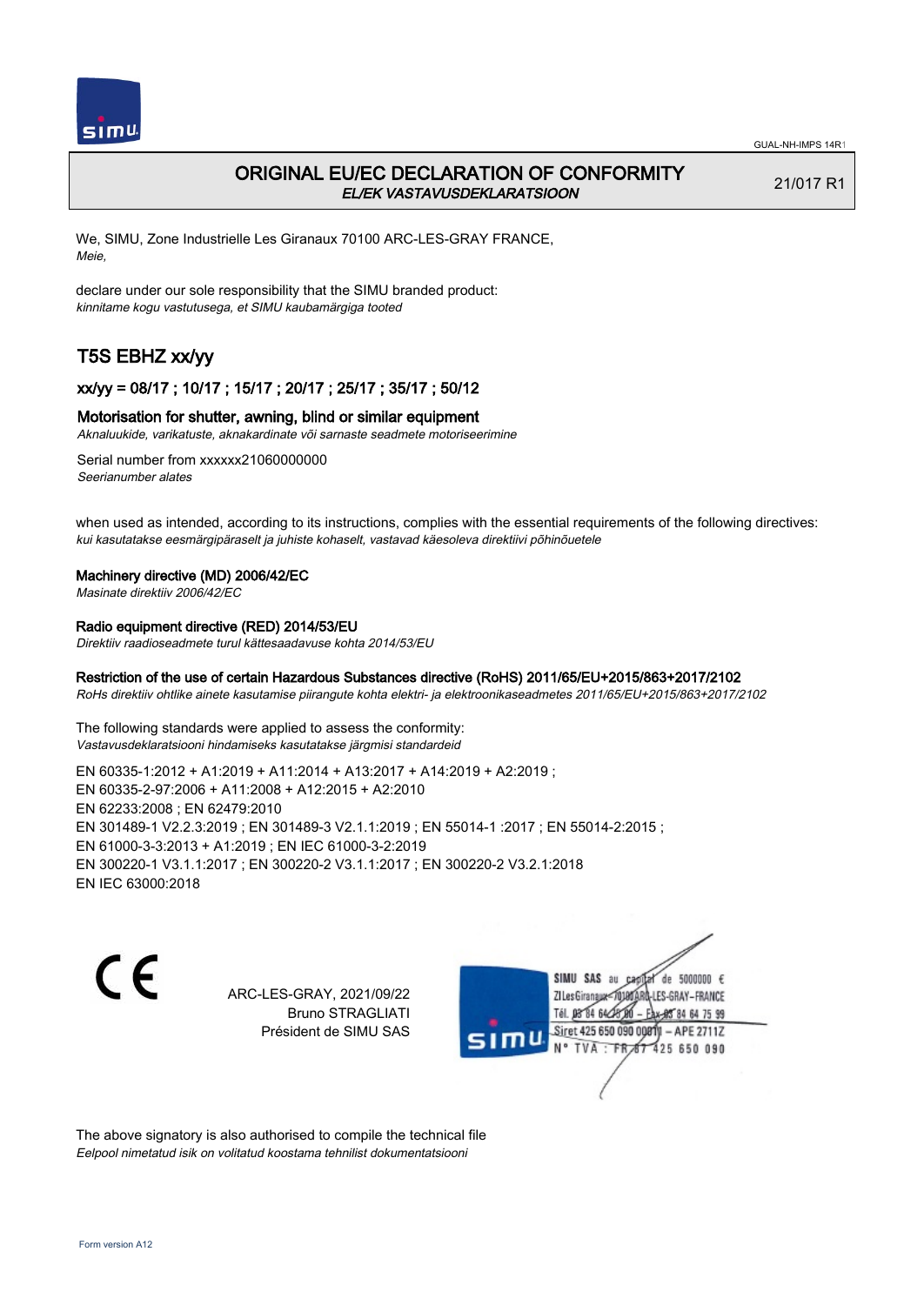

# ORIGINAL EU/EC DECLARATION OF CONFORMITY ALKUPERÄISET EU/EY-VAATIMUSTENMUKAISUUSVAKUUTUS

21/017 R1

We, SIMU, Zone Industrielle Les Giranaux 70100 ARC-LES-GRAY FRANCE, Me,

declare under our sole responsibility that the SIMU branded product: vakuutamme omalla vastuullamme, että SIMU merkkituote

# T5S EBHZ xx/yy

## xx/yy = 08/17 ; 10/17 ; 15/17 ; 20/17 ; 25/17 ; 35/17 ; 50/12

### Motorisation for shutter, awning, blind or similar equipment

Sälerullainten, markiisien, kaihtimien tai vastaavien motorisointi

Serial number from xxxxxx21060000000 sarianumerot

when used as intended, according to its instructions, complies with the essential requirements of the following directives: kun käytettynä oikein ja sen ohjeiden mukaan, noudattaa seuraavien direktiivien olennaisia vaatimuksia

### Machinery directive (MD) 2006/42/EC

Konedirektiivin 2006/42/EC

## Radio equipment directive (RED) 2014/53/EU

Radiolaitteiden direktiivin 2014/53/EU

### Restriction of the use of certain Hazardous Substances directive (RoHS) 2011/65/EU+2015/863+2017/2102

RoHS direktiivin 2011/65/EU+2015/863+2017/2102

The following standards were applied to assess the conformity: Seuraavia viitestandardeja sovellettiin vaatimustenmukaisuusvakuutusta arvioitaessa

EN 60335‑1:2012 + A1:2019 + A11:2014 + A13:2017 + A14:2019 + A2:2019 ; EN 60335‑2‑97:2006 + A11:2008 + A12:2015 + A2:2010 EN 62233:2008 ; EN 62479:2010 EN 301489‑1 V2.2.3:2019 ; EN 301489‑3 V2.1.1:2019 ; EN 55014‑1 :2017 ; EN 55014‑2:2015 ; EN 61000‑3‑3:2013 + A1:2019 ; EN IEC 61000‑3‑2:2019 EN 300220‑1 V3.1.1:2017 ; EN 300220‑2 V3.1.1:2017 ; EN 300220‑2 V3.2.1:2018 EN IEC 63000:2018

C E

ARC-LES-GRAY, 2021/09/22 Bruno STRAGLIATI Président de SIMU SAS

SIMU SAS de 5000000 € **ZILesGiranaux** ES-GRAY-FRANCE 64 75 99 Siret 425 650 090 00811  $-$  APE 2711Z TVA 425 650 090

The above signatory is also authorised to compile the technical file Yllä allekirjoittaja on myös valtuutettu kokoamaan teknisten tiedostojen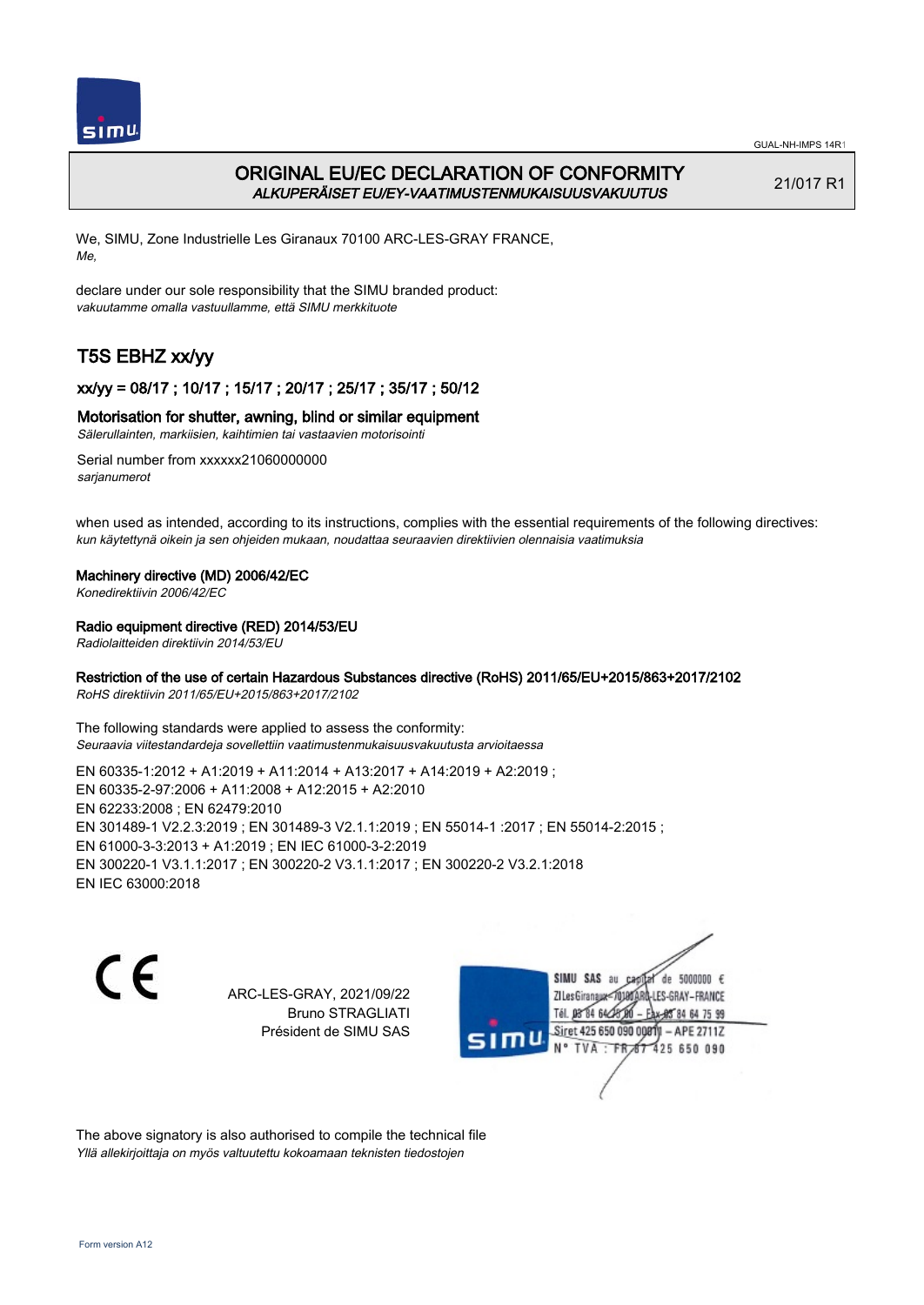

## ORIGINAL EU/EC DECLARATION OF CONFORMITY ΠΡΩΤΟΤΥΠΟ ΔΗΛΩΣΗ ΣΥΜΜΟΡΦΩΣΗΣ ΕΕ/EK

21/017 R1

We, SIMU, Zone Industrielle Les Giranaux 70100 ARC-LES-GRAY FRANCE, εμείς,

declare under our sole responsibility that the SIMU branded product: Δηλώνουμε αναλαμβάνοντας την αποκλειστική ευθύνη ότι το επώνυμο προϊόν SIMU

# T5S EBHZ xx/yy

## xx/yy = 08/17 ; 10/17 ; 15/17 ; 20/17 ; 25/17 ; 35/17 ; 50/12

#### Motorisation for shutter, awning, blind or similar equipment

Μηχανοκίνηση για ρολα,τέντες,στόρια ή παρόμοιο εξοπλισμό

Serial number from xxxxxx21060000000 σειριακό αριθμό από

when used as intended, according to its instructions, complies with the essential requirements of the following directives: όταν χρησιμοποιείται όπως έχει προβλεφθεί, σύμφωνα με τις οδηγίες του, συμφωνεί με τις βασικές απαιτήσεις των ακόλουθων οδηγιών

#### Machinery directive (MD) 2006/42/EC

Οδηγία περι μηχανικού εξοπλισμού 2006/42/EC

#### Radio equipment directive (RED) 2014/53/EU

Οδηγία ραδιοεξοπλισμού 2014/53/EU

#### Restriction of the use of certain Hazardous Substances directive (RoHS) 2011/65/EU+2015/863+2017/2102

Οδηγίας RoHS 2011/65/EU+2015/863+2017/2102

The following standards were applied to assess the conformity: Τα πρότυπα αναφοράς που ακολουθούν εφαρμόστηκαν με σκοπό την αξιολόγηση της συμμόρφωσης

EN 60335‑1:2012 + A1:2019 + A11:2014 + A13:2017 + A14:2019 + A2:2019 ; EN 60335‑2‑97:2006 + A11:2008 + A12:2015 + A2:2010 EN 62233:2008 ; EN 62479:2010 EN 301489‑1 V2.2.3:2019 ; EN 301489‑3 V2.1.1:2019 ; EN 55014‑1 :2017 ; EN 55014‑2:2015 ; EN 61000‑3‑3:2013 + A1:2019 ; EN IEC 61000‑3‑2:2019 EN 300220‑1 V3.1.1:2017 ; EN 300220‑2 V3.1.1:2017 ; EN 300220‑2 V3.2.1:2018 EN IEC 63000:2018

C E

ARC-LES-GRAY, 2021/09/22 Bruno STRAGLIATI Président de SIMU SAS

SIMU SAS au de 5000000 € ZI Les Giranaux<sup>®</sup> ES-GRAY-FRANCE Tél. 08 84 64 2 64 75 99 Siret 425 650 090 00811  $-$  APE 2711Z **TVA** 425 650 090

The above signatory is also authorised to compile the technical file

Το πρόσωπο που αναφέρεται παραπάνω είναι επίσης εξουσιοδοτημένο να καταρτίσει τον τεχνικό φάκελο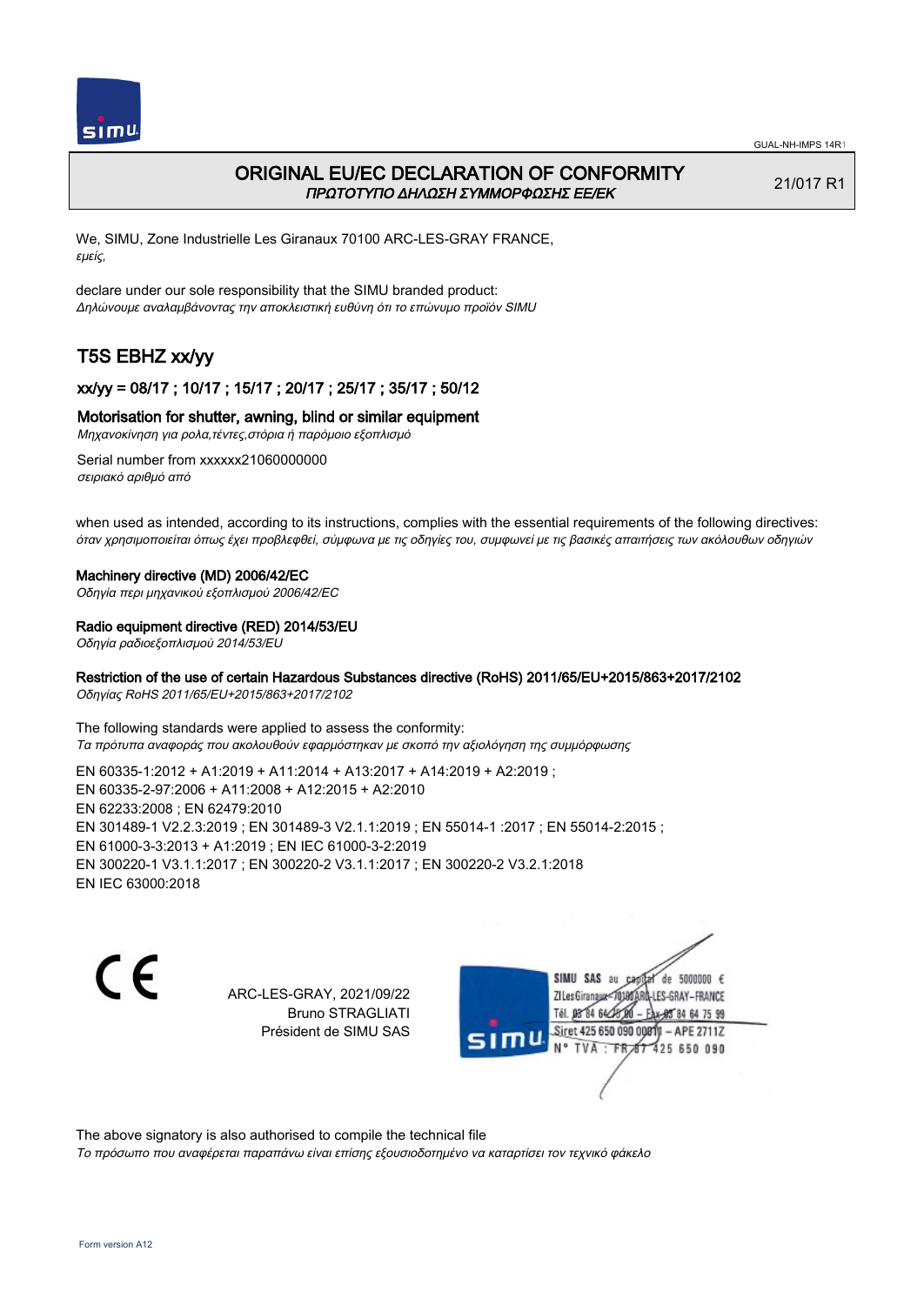

# ORIGINAL EU/EC DECLARATION OF CONFORMITY ORGINALNA EU/EC DEKLARACIJA O USKLAĐENOSTI

21/017 R1

We, SIMU, Zone Industrielle Les Giranaux 70100 ARC-LES-GRAY FRANCE, Mi,

declare under our sole responsibility that the SIMU branded product: izjavljujemo pod punom odgovornošču da je proizvod marke SIMU

# T5S EBHZ xx/yy

## xx/yy = 08/17 ; 10/17 ; 15/17 ; 20/17 ; 25/17 ; 35/17 ; 50/12

## Motorisation for shutter, awning, blind or similar equipment

Motorizacija za rolete,tende,sjenila ili slične opreme

Serial number from xxxxxx21060000000 Serijski broj iz

when used as intended, according to its instructions, complies with the essential requirements of the following directives: ako se upotrebljava prema namjeni, prema važećim uputama, usklađen sa prijeko potrebnim zahtijevima slijedećih direktiva

#### Machinery directive (MD) 2006/42/EC

Direktiva o strojevima 2006/42/EC

### Radio equipment directive (RED) 2014/53/EU

Direktiva za radijsku opremu 2014/53/EU

### Restriction of the use of certain Hazardous Substances directive (RoHS) 2011/65/EU+2015/863+2017/2102

Direktiva RoHS 2011/65/EU+2015/863+2017/2102

The following standards were applied to assess the conformity: Slijedeće reference standarda se primjenjuju da se odredi usklađenost

EN 60335‑1:2012 + A1:2019 + A11:2014 + A13:2017 + A14:2019 + A2:2019 ; EN 60335‑2‑97:2006 + A11:2008 + A12:2015 + A2:2010 EN 62233:2008 ; EN 62479:2010 EN 301489‑1 V2.2.3:2019 ; EN 301489‑3 V2.1.1:2019 ; EN 55014‑1 :2017 ; EN 55014‑2:2015 ; EN 61000‑3‑3:2013 + A1:2019 ; EN IEC 61000‑3‑2:2019 EN 300220‑1 V3.1.1:2017 ; EN 300220‑2 V3.1.1:2017 ; EN 300220‑2 V3.2.1:2018 EN IEC 63000:2018

CE

ARC-LES-GRAY, 2021/09/22 Bruno STRAGLIATI Président de SIMU SAS

SIMU SAS au de 5000000 € ZI Les Giranaux<sup>®</sup> ES-GRAY-FRANCE 64 75 99 Siret 425 650 090 00811  $-$  APE 2711Z TVA 425 650 090

The above signatory is also authorised to compile the technical file Gore navedeni potpisnik također je ovlašten za sastavljanje tehničkog dokumenta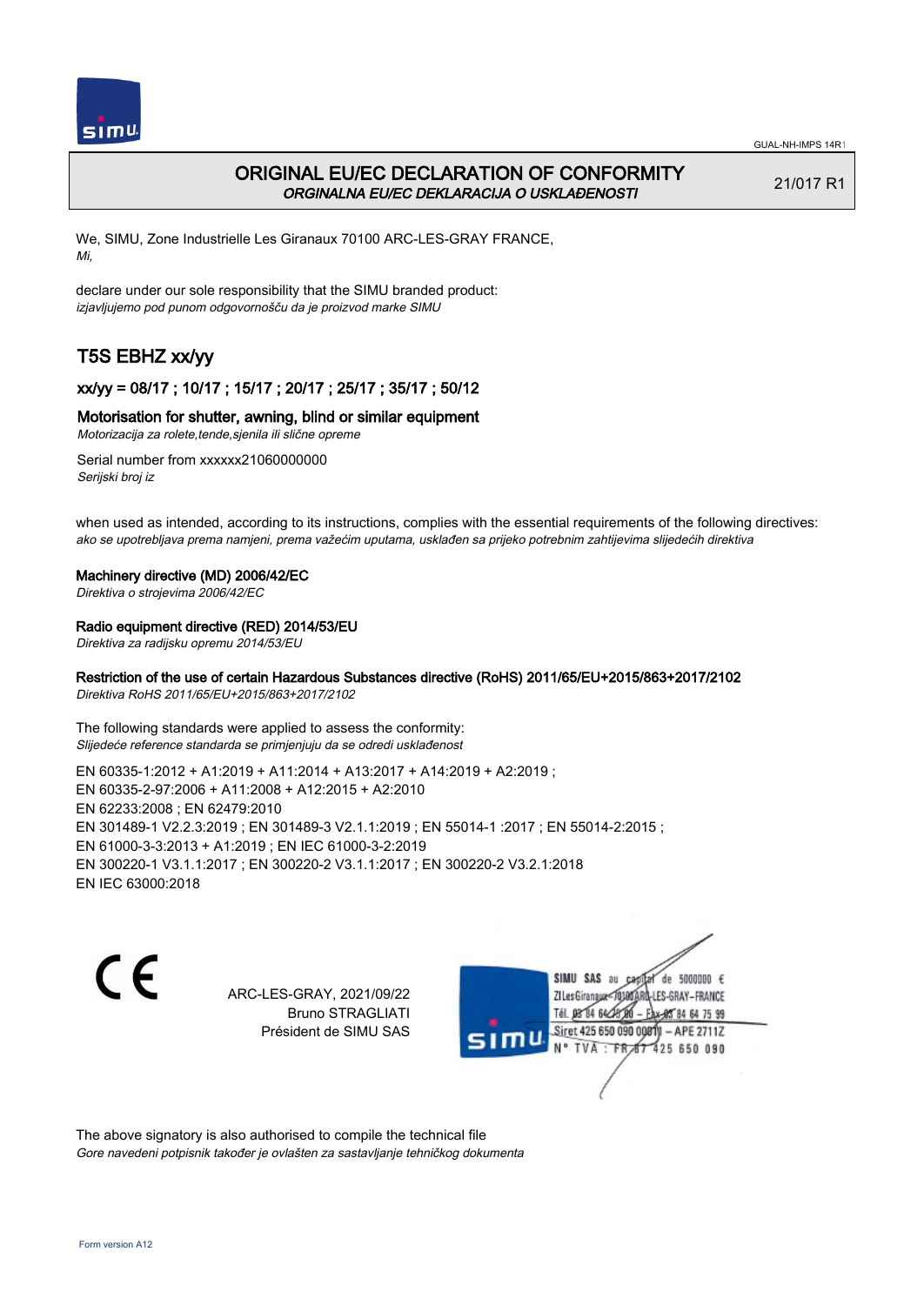

## ORIGINAL EU/EC DECLARATION OF CONFORMITY Eredeti EU/CE Megfelelőségi Nyilatkozat

21/017 R1

We, SIMU, Zone Industrielle Les Giranaux 70100 ARC-LES-GRAY FRANCE, Alulírott,

declare under our sole responsibility that the SIMU branded product: felelősségünk teljes tudatában kijelentjük, hogy a szóban forgó SIMU termék

# T5S EBHZ xx/yy

## xx/yy = 08/17 ; 10/17 ; 15/17 ; 20/17 ; 25/17 ; 35/17 ; 50/12

#### Motorisation for shutter, awning, blind or similar equipment

Redőny, napellenző vagy hasonlószerkezetek motorizálása

Serial number from xxxxxx21060000000 Sorozatszámtól

when used as intended, according to its instructions, complies with the essential requirements of the following directives: megfelel, az alábbi irányelvekben megfogalmazott alapvető követelményeknek

#### Machinery directive (MD) 2006/42/EC

Gépekre vonatkozó irányelv 2006/42/EC

#### Radio equipment directive (RED) 2014/53/EU

A rádióberendezésekről szóló irányelv 2014/53/EU

### Restriction of the use of certain Hazardous Substances directive (RoHS) 2011/65/EU+2015/863+2017/2102

RoHS irányelv 2011/65/EU+2015/863+2017/2102

The following standards were applied to assess the conformity: A megfelelőség biztosításának érdekében az alábbi szabványok kerültek alkalmazásra

EN 60335‑1:2012 + A1:2019 + A11:2014 + A13:2017 + A14:2019 + A2:2019 ; EN 60335‑2‑97:2006 + A11:2008 + A12:2015 + A2:2010 EN 62233:2008 ; EN 62479:2010 EN 301489‑1 V2.2.3:2019 ; EN 301489‑3 V2.1.1:2019 ; EN 55014‑1 :2017 ; EN 55014‑2:2015 ; EN 61000‑3‑3:2013 + A1:2019 ; EN IEC 61000‑3‑2:2019 EN 300220‑1 V3.1.1:2017 ; EN 300220‑2 V3.1.1:2017 ; EN 300220‑2 V3.2.1:2018 EN IEC 63000:2018

C E

ARC-LES-GRAY, 2021/09/22 Bruno STRAGLIATI Président de SIMU SAS

SIMU SAS au de 5000000 € **ZILesGiranaux** ES-GRAY-FRANCE 64 75 99 Siret 425 650 090 00811  $-$  APE 2711Z TVA 425 650 090

The above signatory is also authorised to compile the technical file A fent említett aláíró is jogosult a műszaki dokumentáció összeállítására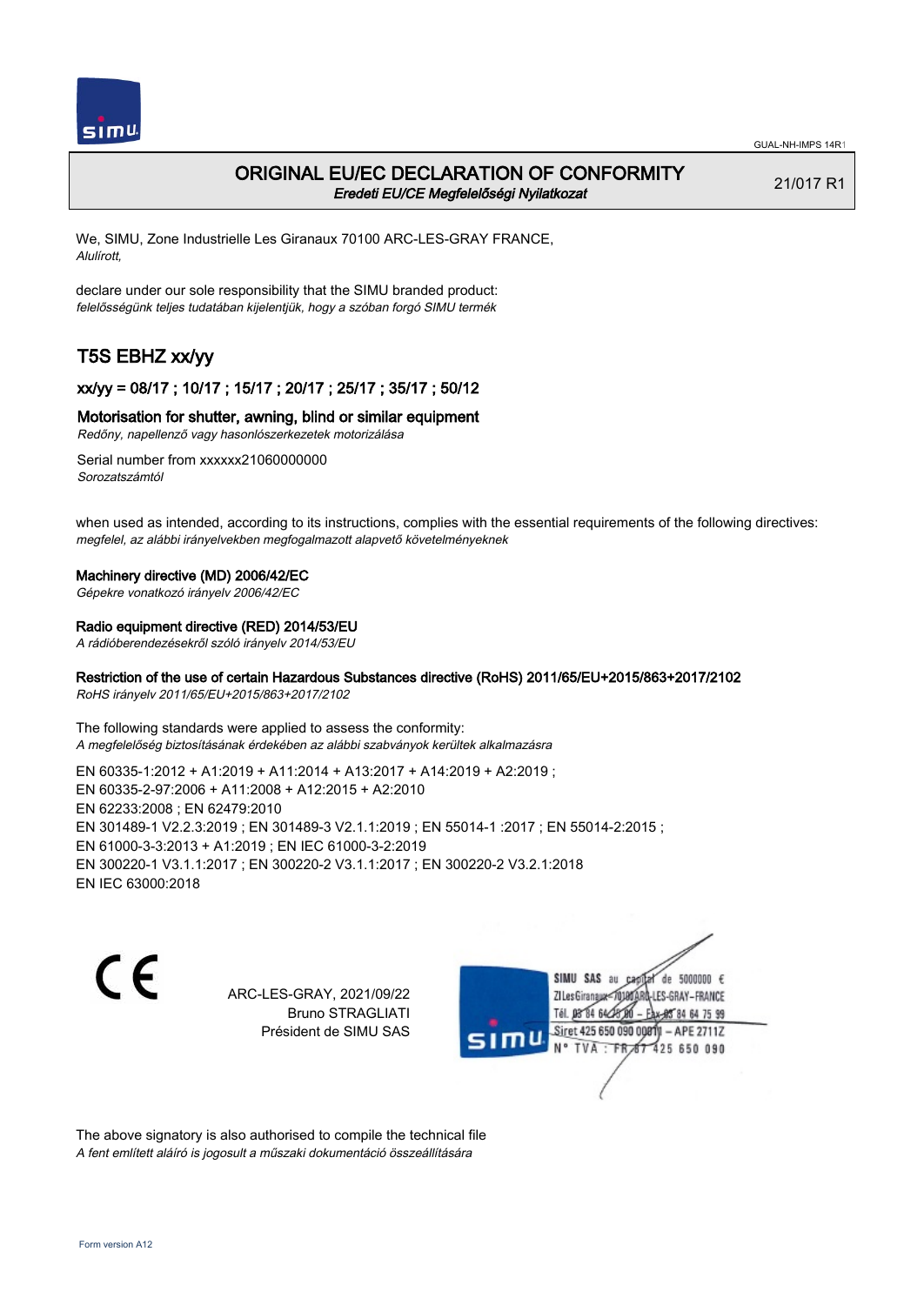

## ORIGINAL EU/EC DECLARATION OF CONFORMITY ORIGINALI ES/EB ATITIKTIES DEKLARACIJA

21/017 R1

We, SIMU, Zone Industrielle Les Giranaux 70100 ARC-LES-GRAY FRANCE, Mes,

declare under our sole responsibility that the SIMU branded product: atsakingai deklaruojame, kad SIMU kompanijos produktas

# T5S EBHZ xx/yy

## xx/yy = 08/17 ; 10/17 ; 15/17 ; 20/17 ; 25/17 ; 35/17 ; 50/12

#### Motorisation for shutter, awning, blind or similar equipment

Apsauginių žaliuzių, markizių, ritininių užuolaidų ir panašių gaminių automatizavimas

Serial number from xxxxxx21060000000 Serijos numeris nuo

when used as intended, according to its instructions, complies with the essential requirements of the following directives: naudojamas pagal paskirtį, pagal gamintojo instrukcijas, atitinka esminius šių Direktyvų reikalavimus

#### Machinery directive (MD) 2006/42/EC

Mašinų direktyva 2006/42/EC

#### Radio equipment directive (RED) 2014/53/EU

Radijo ryšio įrenginių direktyva 2014/53/EU

### Restriction of the use of certain Hazardous Substances directive (RoHS) 2011/65/EU+2015/863+2017/2102

PMNA (RoHS) direktyva 2011/65/EU+2015/863+2017/2102

The following standards were applied to assess the conformity: Įverinti deklaruojamą atitiktį buvo taikomi toliau nurodyti standartai

EN 60335‑1:2012 + A1:2019 + A11:2014 + A13:2017 + A14:2019 + A2:2019 ; EN 60335‑2‑97:2006 + A11:2008 + A12:2015 + A2:2010 EN 62233:2008 ; EN 62479:2010 EN 301489‑1 V2.2.3:2019 ; EN 301489‑3 V2.1.1:2019 ; EN 55014‑1 :2017 ; EN 55014‑2:2015 ; EN 61000‑3‑3:2013 + A1:2019 ; EN IEC 61000‑3‑2:2019 EN 300220‑1 V3.1.1:2017 ; EN 300220‑2 V3.1.1:2017 ; EN 300220‑2 V3.2.1:2018 EN IEC 63000:2018

CE

ARC-LES-GRAY, 2021/09/22 Bruno STRAGLIATI Président de SIMU SAS

SIMU SAS au de 5000000 € **ZILesGirangua** ES-GRAY-FRANCE 64 75 99 Siret 425 650 090 00811  $-$  APE 2711Z N° TVA 425 650 090

The above signatory is also authorised to compile the technical file Asmuo, pasirašęs šią deklaraciją, taip pat turi įgaliojimą sudaryti techninę bylą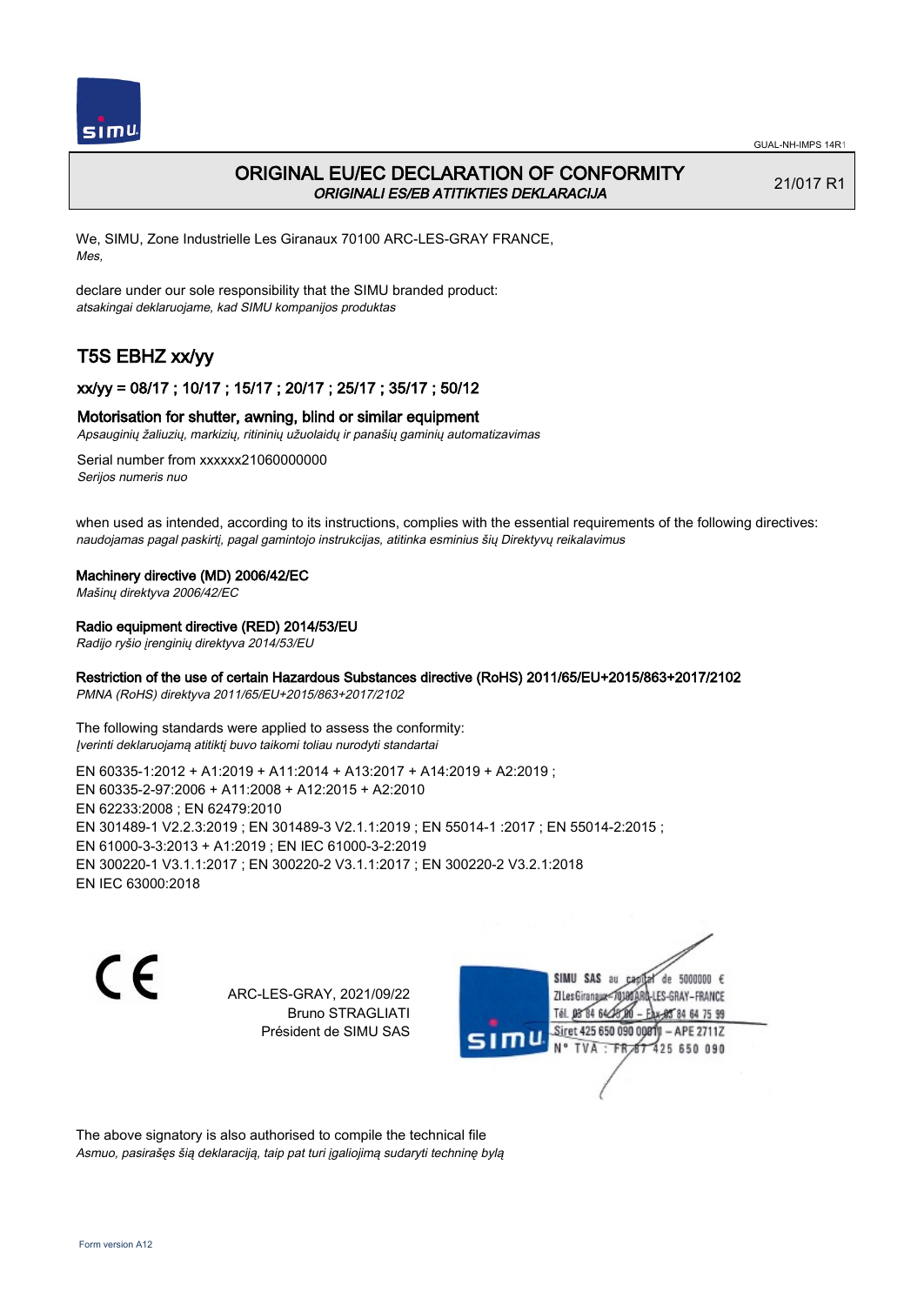

## ORIGINAL EU/EC DECLARATION OF CONFORMITY ES/EK ATBILSTĪBAS DEKLARĀCIJA

21/017 R1

We, SIMU, Zone Industrielle Les Giranaux 70100 ARC-LES-GRAY FRANCE, Mēs,

declare under our sole responsibility that the SIMU branded product: ar pilnu atbildību, apliecinām, ka SIMU zīmola produkti,

# T5S EBHZ xx/yy

### xx/yy = 08/17 ; 10/17 ; 15/17 ; 20/17 ; 25/17 ; 35/17 ; 50/12

#### Motorisation for shutter, awning, blind or similar equipment

Aizsargžalūziju, žalūziju, markīžu, aizkaru un līdzīgu gala produktu motorizēšana

Serial number from xxxxxx21060000000 sērijas numurs no

when used as intended, according to its instructions, complies with the essential requirements of the following directives: ja tie tiek lietoti saskaņā ar norādījumiem, atbilst šo direktīvu pamatprasībām

#### Machinery directive (MD) 2006/42/EC

Mašīnu Direktīva 2006/42/EC

#### Radio equipment directive (RED) 2014/53/EU

Direktīva par radioiekārtu pieejamību tirgū 2014/53/EU

#### Restriction of the use of certain Hazardous Substances directive (RoHS) 2011/65/EU+2015/863+2017/2102

RoHs Direktīva par dažādu bīstamu vielu izmantošanas ierobežošanu elektriskās un elektroniskās iekārtās 2011/65/EU+2015/863+2017/2102

The following standards were applied to assess the conformity: Atbilstības deklarācijas novērtēšanai tiek pielietoti sekojoši standarti

EN 60335‑1:2012 + A1:2019 + A11:2014 + A13:2017 + A14:2019 + A2:2019 ; EN 60335‑2‑97:2006 + A11:2008 + A12:2015 + A2:2010 EN 62233:2008 ; EN 62479:2010 EN 301489‑1 V2.2.3:2019 ; EN 301489‑3 V2.1.1:2019 ; EN 55014‑1 :2017 ; EN 55014‑2:2015 ; EN 61000‑3‑3:2013 + A1:2019 ; EN IEC 61000‑3‑2:2019 EN 300220‑1 V3.1.1:2017 ; EN 300220‑2 V3.1.1:2017 ; EN 300220‑2 V3.2.1:2018 EN IEC 63000:2018

 $\epsilon$ 

ARC-LES-GRAY, 2021/09/22 Bruno STRAGLIATI Président de SIMU SAS



The above signatory is also authorised to compile the technical file Iepriekš minētā persona ir pilnvarota sastādīt tehnisko dokumentāciju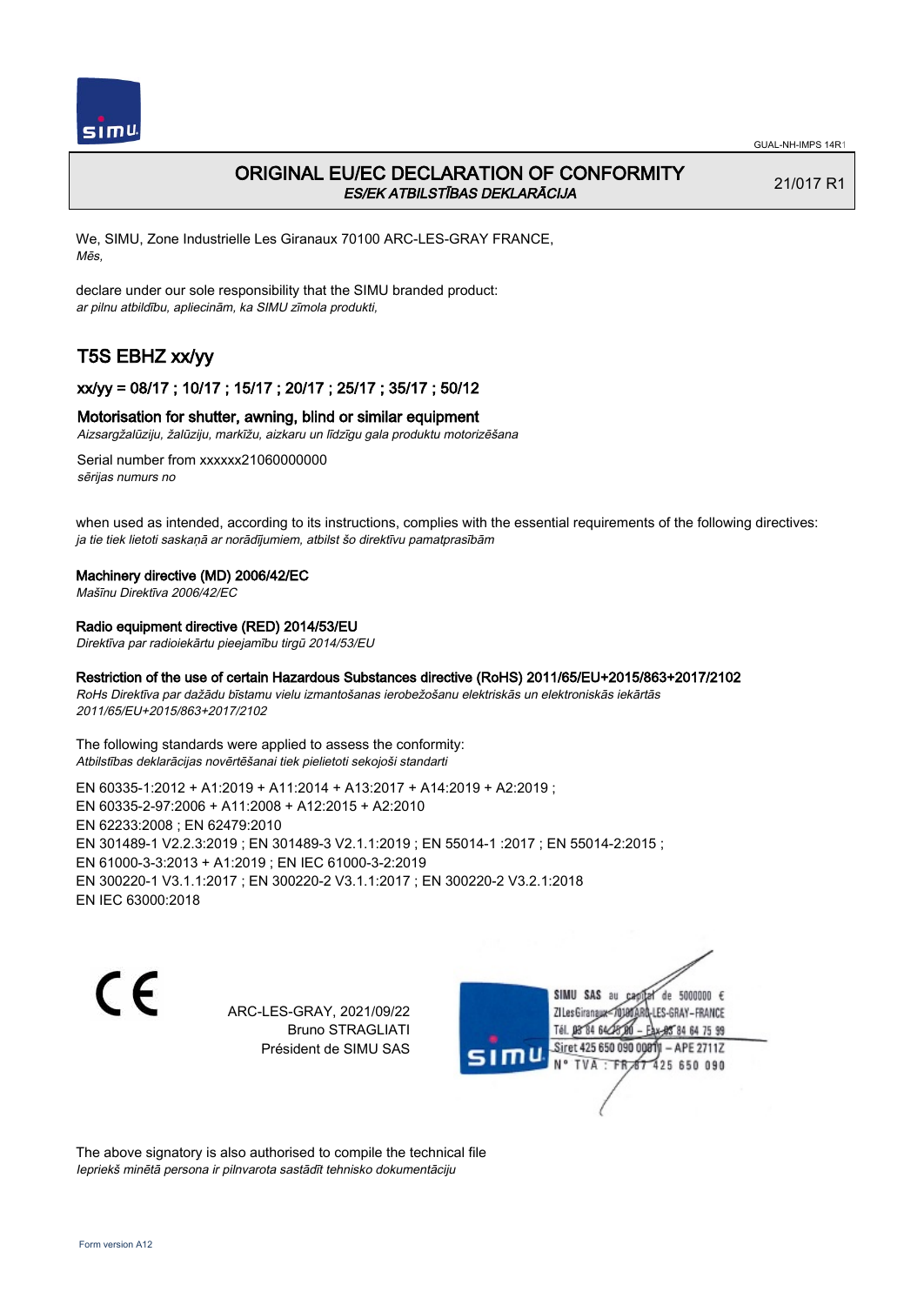

# ORIGINAL EU/EC DECLARATION OF CONFORMITY OORSPRONKELIJKE EU/EG-CONFORMITEITSVERKLARING

21/017 R1

We, SIMU, Zone Industrielle Les Giranaux 70100 ARC-LES-GRAY FRANCE, Wij,

declare under our sole responsibility that the SIMU branded product: verklaren op eigen verantwoordelijkheid dat het produkt van het SIMU

# T5S EBHZ xx/yy

## xx/yy = 08/17 ; 10/17 ; 15/17 ; 20/17 ; 25/17 ; 35/17 ; 50/12

## Motorisation for shutter, awning, blind or similar equipment

Motorisatie voor rolluiken, zonwering, screens of gelijkaardige toepassingen

Serial number from xxxxxx21060000000 Serienummer van

when used as intended, according to its instructions, complies with the essential requirements of the following directives: wanneer gebruikt voor de juiste toepassing voldoet aan de essentiële eisen van de volgende richtlijnen

## Machinery directive (MD) 2006/42/EC

Machinerichtlijn 2006/42/EC

## Radio equipment directive (RED) 2014/53/EU

Richtlijn radioapparatuur 2014/53/EU

## Restriction of the use of certain Hazardous Substances directive (RoHS) 2011/65/EU+2015/863+2017/2102

RoHS Richtlijn 2011/65/EU+2015/863+2017/2102

The following standards were applied to assess the conformity: De volgende referentiestandaarden worden toegepast om de overeenstemming te evalueren

EN 60335‑1:2012 + A1:2019 + A11:2014 + A13:2017 + A14:2019 + A2:2019 ; EN 60335‑2‑97:2006 + A11:2008 + A12:2015 + A2:2010 EN 62233:2008 ; EN 62479:2010 EN 301489‑1 V2.2.3:2019 ; EN 301489‑3 V2.1.1:2019 ; EN 55014‑1 :2017 ; EN 55014‑2:2015 ; EN 61000‑3‑3:2013 + A1:2019 ; EN IEC 61000‑3‑2:2019 EN 300220‑1 V3.1.1:2017 ; EN 300220‑2 V3.1.1:2017 ; EN 300220‑2 V3.2.1:2018 EN IEC 63000:2018

CE

ARC-LES-GRAY, 2021/09/22 Bruno STRAGLIATI Président de SIMU SAS

SIMU SAS au de 5000000 € **ZILesGiranaux** ES-GRAY-FRANCE 64 75 99 Siret 425 650 090 00811  $-$  APE 2711Z 425 650 090

The above signatory is also authorised to compile the technical file De bovengenoemde persoon is ook bevoegd om het technisch dossier samen te stellen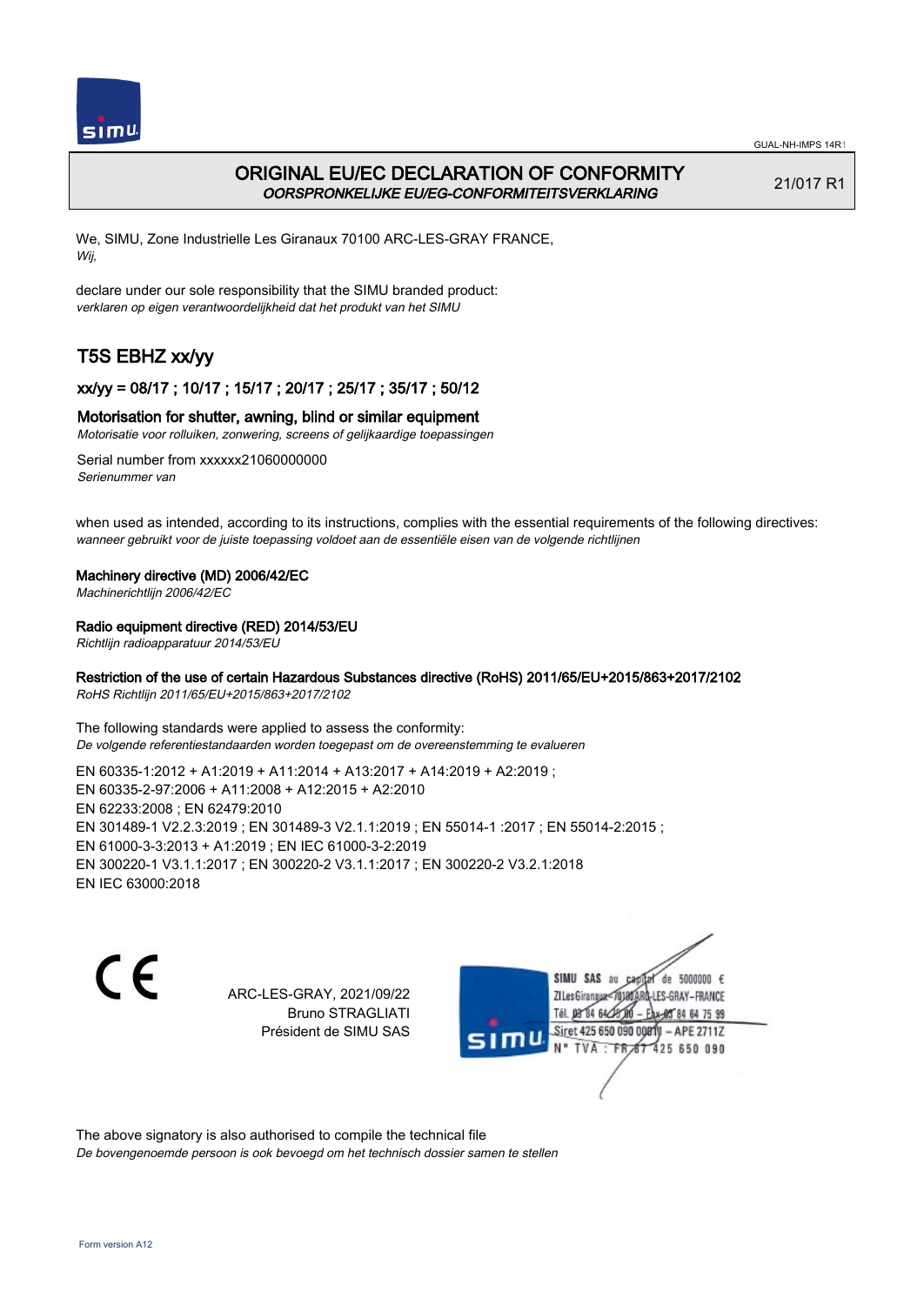

## ORIGINAL EU/EC DECLARATION OF CONFORMITY ORIGINAL EU / CE - ERKLÆRING

21/017 R1

We, SIMU, Zone Industrielle Les Giranaux 70100 ARC-LES-GRAY FRANCE, Vi,

declare under our sole responsibility that the SIMU branded product: erklærer under vårt eneansvar at SIMU merket produkt

# T5S EBHZ xx/yy

## xx/yy = 08/17 ; 10/17 ; 15/17 ; 20/17 ; 25/17 ; 35/17 ; 50/12

#### Motorisation for shutter, awning, blind or similar equipment

Motorisering for marksier, screens, persienner eller lignende utstyr

Serial number from xxxxxx21060000000 Serienummer fra

when used as intended, according to its instructions, complies with the essential requirements of the following directives: når de brukes som forutsatt, i henhold til sin instruks, i samsvar med de grunnlegende kravene i følgende direktiver

#### Machinery directive (MD) 2006/42/EC

Maskindirektivet 2006/42/EC

### Radio equipment directive (RED) 2014/53/EU

Radioutstyr direktivet 2014/53/EU

### Restriction of the use of certain Hazardous Substances directive (RoHS) 2011/65/EU+2015/863+2017/2102

RoHS-direktivet 2011/65/EU+2015/863+2017/2102

The following standards were applied to assess the conformity: Følgende referansestandarder ble brukt for å vurdere samsvar

EN 60335‑1:2012 + A1:2019 + A11:2014 + A13:2017 + A14:2019 + A2:2019 ; EN 60335‑2‑97:2006 + A11:2008 + A12:2015 + A2:2010 EN 62233:2008 ; EN 62479:2010 EN 301489‑1 V2.2.3:2019 ; EN 301489‑3 V2.1.1:2019 ; EN 55014‑1 :2017 ; EN 55014‑2:2015 ; EN 61000‑3‑3:2013 + A1:2019 ; EN IEC 61000‑3‑2:2019 EN 300220‑1 V3.1.1:2017 ; EN 300220‑2 V3.1.1:2017 ; EN 300220‑2 V3.2.1:2018 EN IEC 63000:2018

C E

ARC-LES-GRAY, 2021/09/22 Bruno STRAGLIATI Président de SIMU SAS

SIMU SAS au de 5000000 € **ZILesGirangux** ES-GRAY-FRANCE 64 75 99 Siret 425 650 090 00811  $-$  APE 2711Z **TVA** 425 650 090

The above signatory is also authorised to compile the technical file Ovennevnte underskrevet fullmakt til å utarbeide den tekniske dokumentasjonen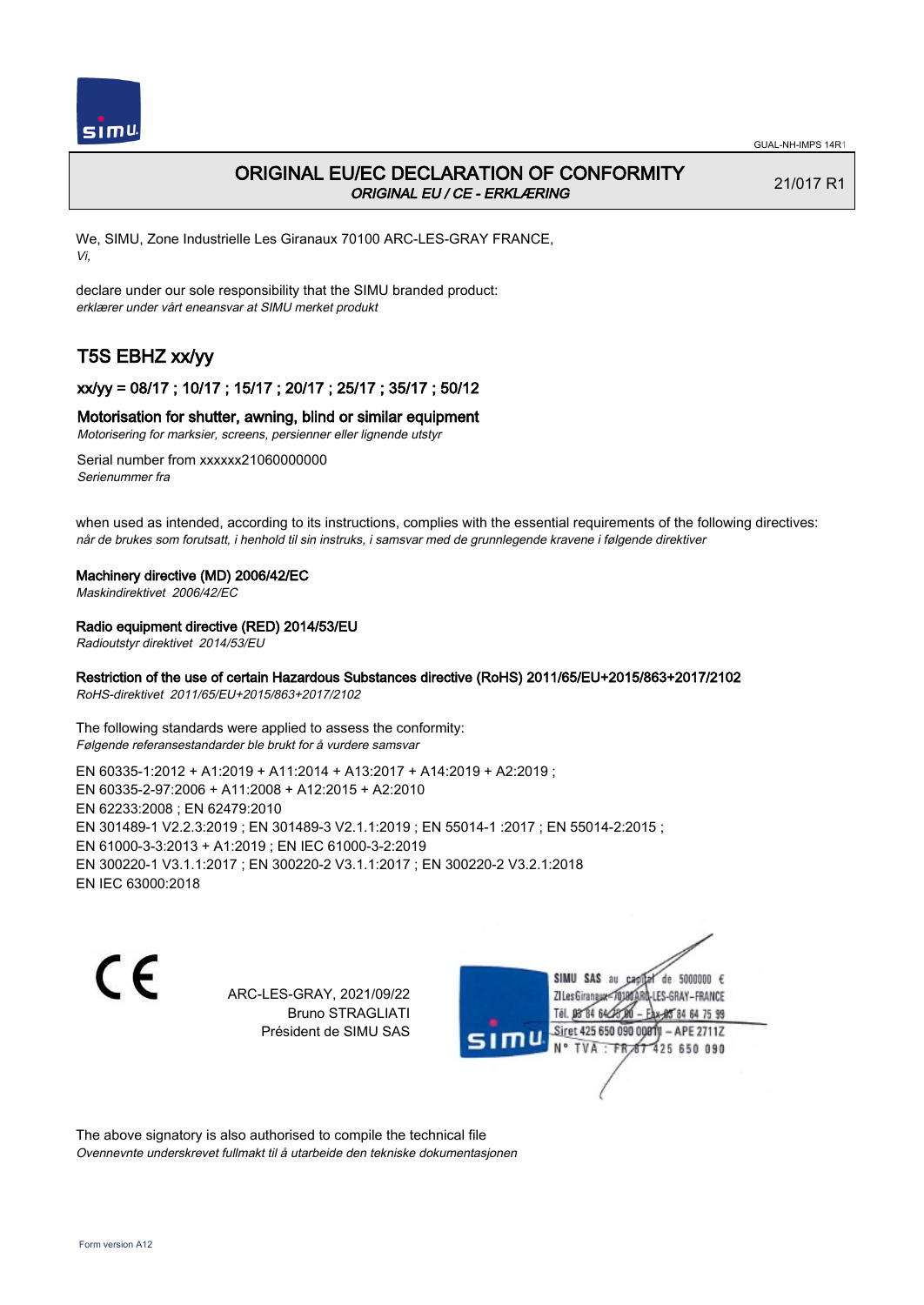

## ORIGINAL EU/EC DECLARATION OF CONFORMITY ORYGINALNA DEKLARACJA ZGODNOŚCI UE/WE

21/017 R1

We, SIMU, Zone Industrielle Les Giranaux 70100 ARC-LES-GRAY FRANCE, My,

declare under our sole responsibility that the SIMU branded product: deklarujemy z pełną odpowiedzialnością, że produkt oznaczony marką SIMU

# T5S EBHZ xx/yy

## xx/yy = 08/17 ; 10/17 ; 15/17 ; 20/17 ; 25/17 ; 35/17 ; 50/12

### Motorisation for shutter, awning, blind or similar equipment

Wyposażenie w napęd rolety, markizy, osłony przeciwsłonecznej lub podobnego urządzenia

Serial number from xxxxxx21060000000 z numerem seryjnym od

when used as intended, according to its instructions, complies with the essential requirements of the following directives: gdy jest używany zgodnie z przeznaczeniem i instrukcjami, spełnia podstawowe wymagania następujących Dyrektyw

#### Machinery directive (MD) 2006/42/EC

Dyrektywa maszynowa 2006/42/EC

#### Radio equipment directive (RED) 2014/53/EU

Dyrektywa o urządzeniach radiowych 2014/53/EU

### Restriction of the use of certain Hazardous Substances directive (RoHS) 2011/65/EU+2015/863+2017/2102

Dyrektywa RoHS 2011/65/EU+2015/863+2017/2102

The following standards were applied to assess the conformity: Do oceny zgodności zostały zastosowane następujące normy

EN 60335‑1:2012 + A1:2019 + A11:2014 + A13:2017 + A14:2019 + A2:2019 ; EN 60335‑2‑97:2006 + A11:2008 + A12:2015 + A2:2010 EN 62233:2008 ; EN 62479:2010 EN 301489‑1 V2.2.3:2019 ; EN 301489‑3 V2.1.1:2019 ; EN 55014‑1 :2017 ; EN 55014‑2:2015 ; EN 61000‑3‑3:2013 + A1:2019 ; EN IEC 61000‑3‑2:2019 EN 300220‑1 V3.1.1:2017 ; EN 300220‑2 V3.1.1:2017 ; EN 300220‑2 V3.2.1:2018 EN IEC 63000:2018

C E

ARC-LES-GRAY, 2021/09/22 Bruno STRAGLIATI Président de SIMU SAS

SIMU SAS au de 5000000 € ZI Les Giranaux<sup>®</sup> ES-GRAY-FRANCE 64 75 99 Siret 425 650 090 00811  $-$  APE 2711Z **TVA** 425 650 090

The above signatory is also authorised to compile the technical file Osoba wskazana powyżej jest również upoważniony do przygotowania dokumentacji technicznej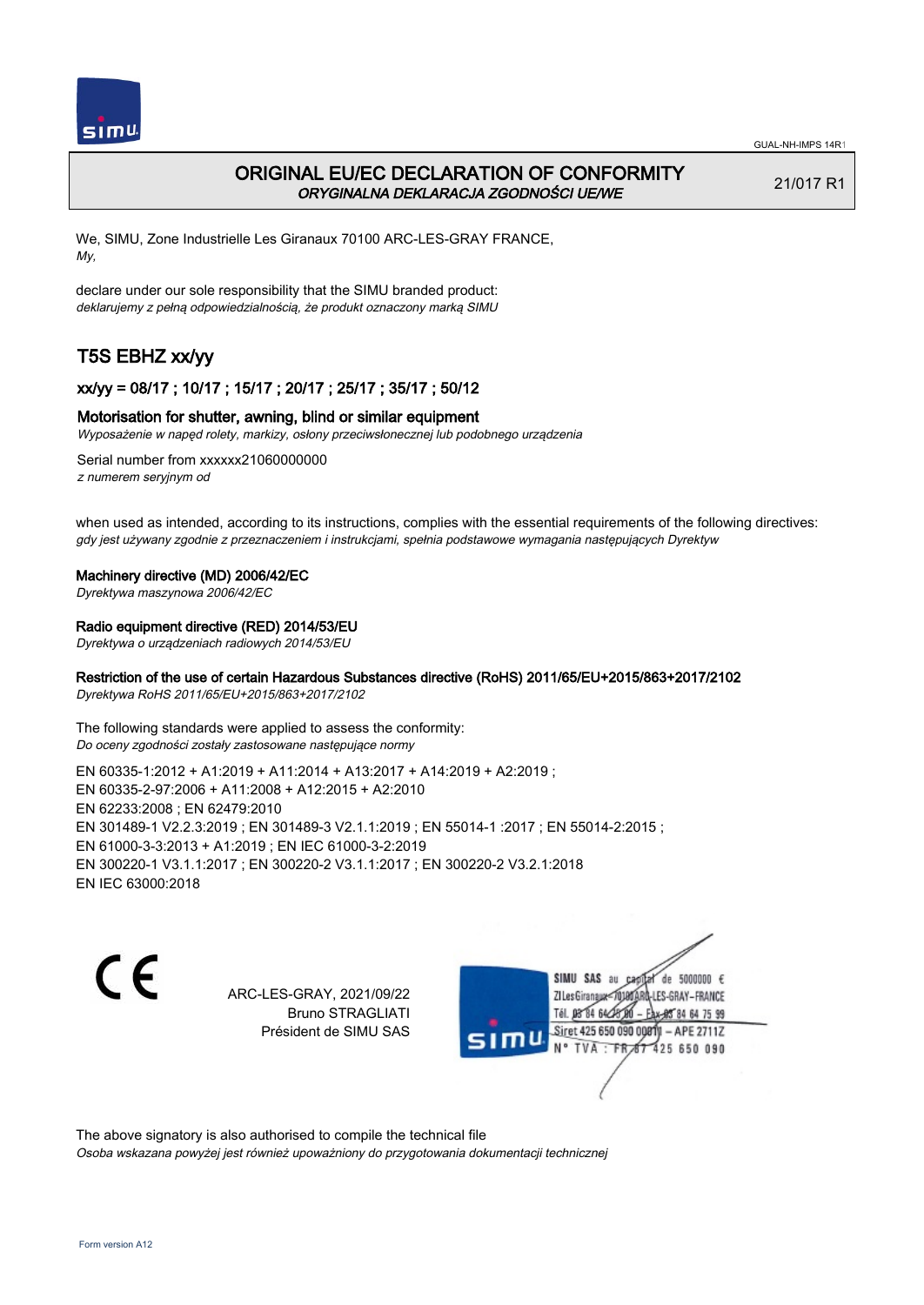

## ORIGINAL EU/EC DECLARATION OF CONFORMITY DECLARAÇÃO UE/CE DE CONFORMIDADE ORIGINAL

21/017 R1

We, SIMU, Zone Industrielle Les Giranaux 70100 ARC-LES-GRAY FRANCE, Nós,

declare under our sole responsibility that the SIMU branded product: declaramos sob nossa única responsabilidade que o dispositivo marca SIMU

# T5S EBHZ xx/yy

## xx/yy = 08/17 ; 10/17 ; 15/17 ; 20/17 ; 25/17 ; 35/17 ; 50/12

#### Motorisation for shutter, awning, blind or similar equipment

Motorização para toldo, persiana, estore, cortina ou equipamento parecido

Serial number from xxxxxx21060000000 Número de série desde

when used as intended, according to its instructions, complies with the essential requirements of the following directives: Quando utilizado de acordo com sua a aplicação, segundo as suas instruções, cumpre os requisitos essenciais das seguintes diretivas

#### Machinery directive (MD) 2006/42/EC

Diretiva Máquinas 2006/42/EC

#### Radio equipment directive (RED) 2014/53/EU

Diretiva equipamentos de rádio 2014/53/EU

### Restriction of the use of certain Hazardous Substances directive (RoHS) 2011/65/EU+2015/863+2017/2102

Diretiva RoHS 2011/65/EU+2015/863+2017/2102

The following standards were applied to assess the conformity: As normas de referência apresentadas em seguida foram aplicadas para avaliar a conformidade

EN 60335‑1:2012 + A1:2019 + A11:2014 + A13:2017 + A14:2019 + A2:2019 ; EN 60335‑2‑97:2006 + A11:2008 + A12:2015 + A2:2010 EN 62233:2008 ; EN 62479:2010 EN 301489‑1 V2.2.3:2019 ; EN 301489‑3 V2.1.1:2019 ; EN 55014‑1 :2017 ; EN 55014‑2:2015 ; EN 61000‑3‑3:2013 + A1:2019 ; EN IEC 61000‑3‑2:2019 EN 300220‑1 V3.1.1:2017 ; EN 300220‑2 V3.1.1:2017 ; EN 300220‑2 V3.2.1:2018 EN IEC 63000:2018

CE

ARC-LES-GRAY, 2021/09/22 Bruno STRAGLIATI Président de SIMU SAS

SIMU SAS au de 5000000 € **ZILesGiranaux** ES-GRAY-FRANCE 64 75 99 Siret 425 650 090 00811  $-$  APE 2711Z **TVA** 425 650 090

The above signatory is also authorised to compile the technical file A pessoa nomeada acima também está autorizada a compilar o processo técnico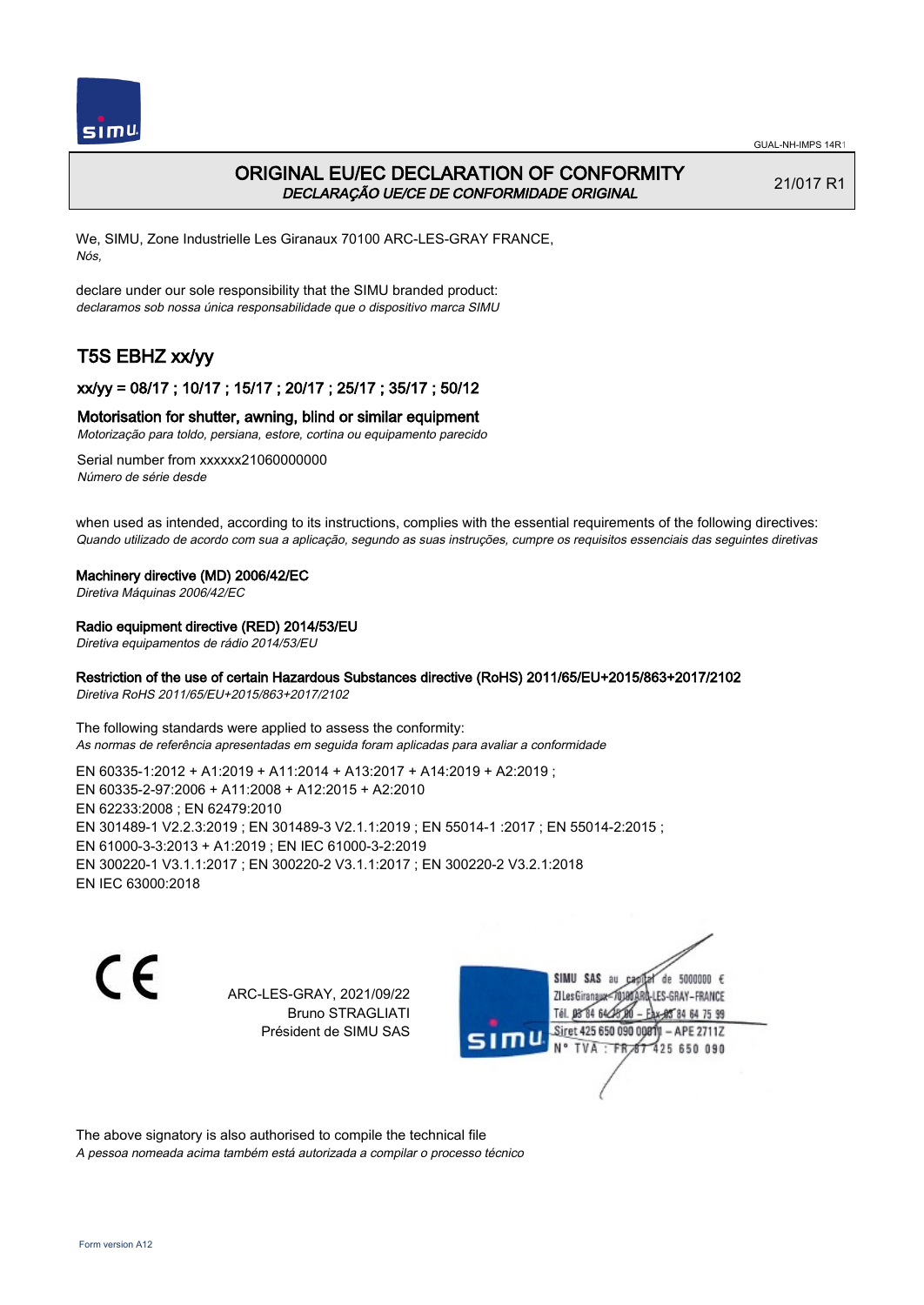

# ORIGINAL EU/EC DECLARATION OF CONFORMITY ORIGINAL EU/EC DECLARAIE DE CONFORMITATE

21/017 R1

We, SIMU, Zone Industrielle Les Giranaux 70100 ARC-LES-GRAY FRANCE, Noi,

declare under our sole responsibility that the SIMU branded product: declarăm pe propria răspundere că produsele marca SIMU

# T5S EBHZ xx/yy

## xx/yy = 08/17 ; 10/17 ; 15/17 ; 20/17 ; 25/17 ; 35/17 ; 50/12

### Motorisation for shutter, awning, blind or similar equipment

Motorizări pentru rulou, marchiză, perdea sau echipament similar

Serial number from xxxxxx21060000000 Numărul de serie din

when used as intended, according to its instructions, complies with the essential requirements of the following directives: utilizate conform destinaiei lor, aa cum este descris în manualul de utilizare, sunt în conformitate cu cerinele eseniale ale următoarelor directive

## Machinery directive (MD) 2006/42/EC

Directiva privind echipamentele tehnice 2006/42/EC

## Radio equipment directive (RED) 2014/53/EU

Directiva privind echipamentele radio 2014/53/EU

### Restriction of the use of certain Hazardous Substances directive (RoHS) 2011/65/EU+2015/863+2017/2102

Directiva RoHS 2011/65/EU+2015/863+2017/2102

The following standards were applied to assess the conformity: Următoarele standarde de referină au fost aplicate pentru respectarea conformităii

EN 60335‑1:2012 + A1:2019 + A11:2014 + A13:2017 + A14:2019 + A2:2019 ; EN 60335‑2‑97:2006 + A11:2008 + A12:2015 + A2:2010 EN 62233:2008 ; EN 62479:2010 EN 301489‑1 V2.2.3:2019 ; EN 301489‑3 V2.1.1:2019 ; EN 55014‑1 :2017 ; EN 55014‑2:2015 ; EN 61000‑3‑3:2013 + A1:2019 ; EN IEC 61000‑3‑2:2019 EN 300220‑1 V3.1.1:2017 ; EN 300220‑2 V3.1.1:2017 ; EN 300220‑2 V3.2.1:2018 EN IEC 63000:2018

 $\epsilon$ 

ARC-LES-GRAY, 2021/09/22 Bruno STRAGLIATI Président de SIMU SAS



The above signatory is also authorised to compile the technical file Semnatarul de mai sus este, de asemenea, autorizat să întocmească dosarul tehnic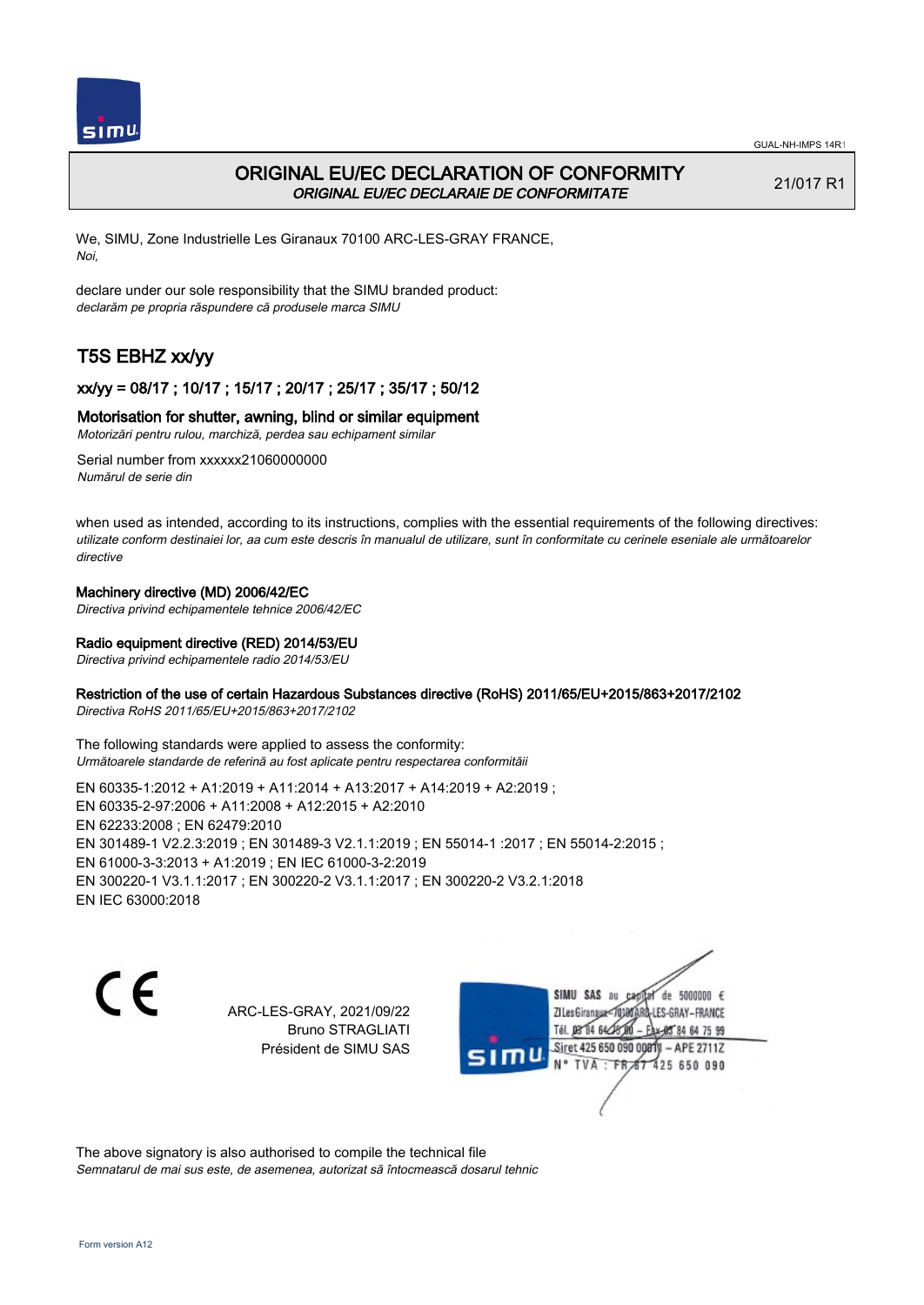

# ORIGINAL EU/EC DECLARATION OF CONFORMITY ORIGINAL EU/EG-FÖRSÄKRAN OM ÖVERENSSTÄMMELSE

21/017 R1

We, SIMU, Zone Industrielle Les Giranaux 70100 ARC-LES-GRAY FRANCE, Vi,

declare under our sole responsibility that the SIMU branded product: försäkrar på eget ansvar att produkten av varumärket SIMU

# T5S EBHZ xx/yy

## xx/yy = 08/17 ; 10/17 ; 15/17 ; 20/17 ; 25/17 ; 35/17 ; 50/12

### Motorisation for shutter, awning, blind or similar equipment

Motorisering för jalusi, markis, rullgardin eller liknande produkter

Serial number from xxxxxx21060000000 Serienumret från

when used as intended, according to its instructions, complies with the essential requirements of the following directives: uppfyller de grundläggande kraven i följande direktiv när den används på det sätt som avses, i enlighet med bruksanvisningen

### Machinery directive (MD) 2006/42/EC

Maskindirektivet 2006/42/EC

### Radio equipment directive (RED) 2014/53/EU

Direktivet om radioutrustning 2014/53/EU

### Restriction of the use of certain Hazardous Substances directive (RoHS) 2011/65/EU+2015/863+2017/2102

RoHS-direktivet 2011/65/EU+2015/863+2017/2102

The following standards were applied to assess the conformity: Följande referensnormer har tillämpats för att göra en bedömning av överensstämmelsen

EN 60335‑1:2012 + A1:2019 + A11:2014 + A13:2017 + A14:2019 + A2:2019 ; EN 60335‑2‑97:2006 + A11:2008 + A12:2015 + A2:2010 EN 62233:2008 ; EN 62479:2010 EN 301489‑1 V2.2.3:2019 ; EN 301489‑3 V2.1.1:2019 ; EN 55014‑1 :2017 ; EN 55014‑2:2015 ; EN 61000‑3‑3:2013 + A1:2019 ; EN IEC 61000‑3‑2:2019 EN 300220‑1 V3.1.1:2017 ; EN 300220‑2 V3.1.1:2017 ; EN 300220‑2 V3.2.1:2018 EN IEC 63000:2018

CE

ARC-LES-GRAY, 2021/09/22 Bruno STRAGLIATI Président de SIMU SAS

SIMU SAS au de 5000000 € **ZILesGiranaux** ES-GRAY-FRANCE 64 75 99 Siret 425 650 090 00811  $-$  APE 2711Z 425 650 090

The above signatory is also authorised to compile the technical file

Den person som anges ovan är också behörig att ställa samman den tekniska dokumentationen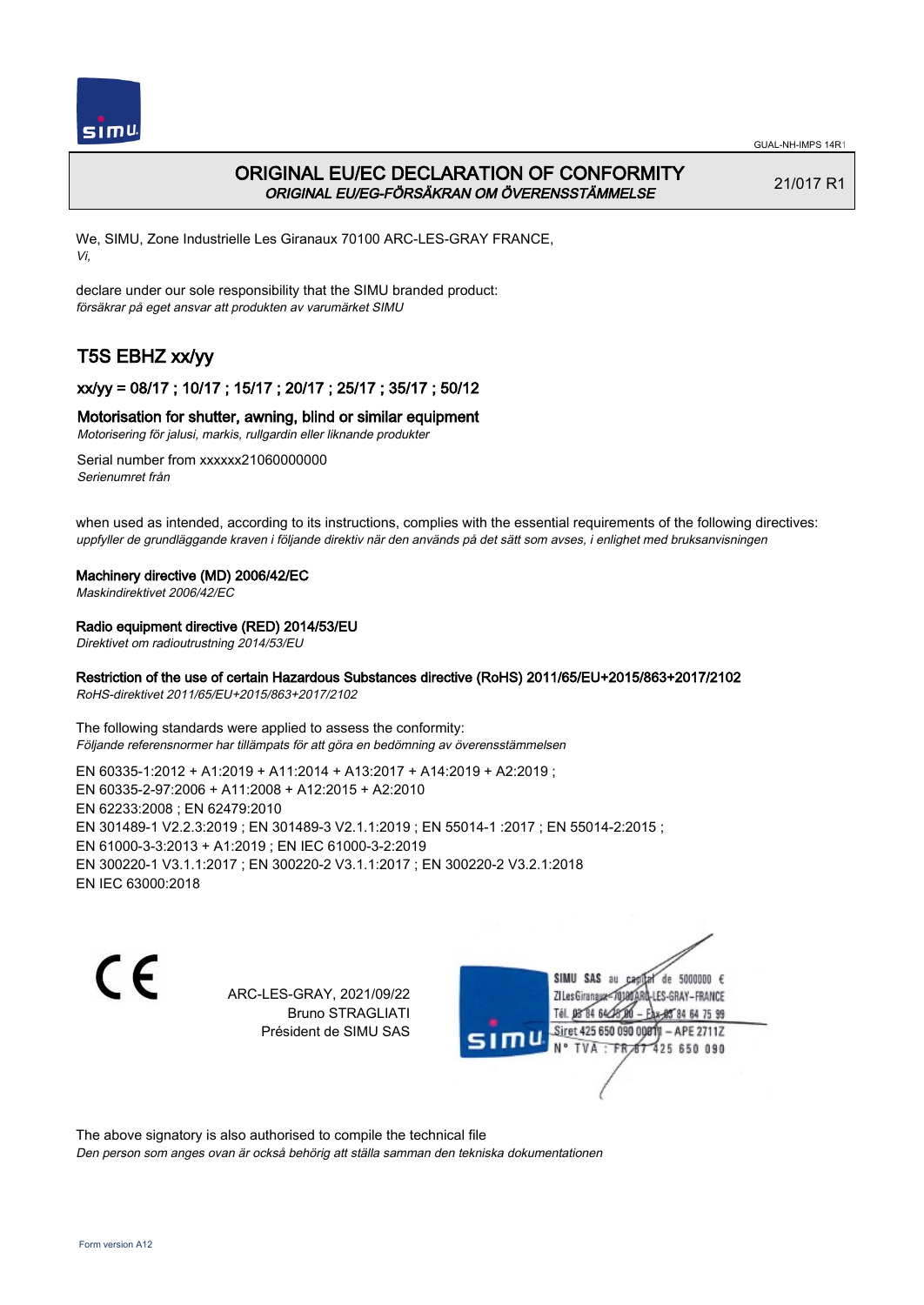

## ORIGINAL EU/EC DECLARATION OF CONFORMITY ORIGINÁLNE VYHLÁSENIE EU/ES O ZHODE

21/017 R1

We, SIMU, Zone Industrielle Les Giranaux 70100 ARC-LES-GRAY FRANCE, My,

declare under our sole responsibility that the SIMU branded product: vyhlasujeme na svoju výlučnú zodpovednosť, že výrobok značky SIMU

# T5S EBHZ xx/yy

## xx/yy = 08/17 ; 10/17 ; 15/17 ; 20/17 ; 25/17 ; 35/17 ; 50/12

#### Motorisation for shutter, awning, blind or similar equipment

Pohon pre rolety, markízy, clony alebo podobné zariadenia

Serial number from xxxxxx21060000000 Seriové číslo od

when used as intended, according to its instructions, complies with the essential requirements of the following directives: ak je používaný v súlade s účelom použitia a s návodom, spĺňa základné požiadavky týchto smerníc

#### Machinery directive (MD) 2006/42/EC

Smernica o strojových zariadeniach 2006/42/EC

#### Radio equipment directive (RED) 2014/53/EU

Smernica o sprístupňovaniu rádiových zariadení na trhu 2014/53/EU

#### Restriction of the use of certain Hazardous Substances directive (RoHS) 2011/65/EU+2015/863+2017/2102

Smernica o obmedzení používania určitých nebezpečných látok v elektrických a elektronických zariadeniach 2011/65/EU+2015/863+2017/2102

The following standards were applied to assess the conformity: Pre posúdenie zhody boli použité následujúce normy

EN 60335‑1:2012 + A1:2019 + A11:2014 + A13:2017 + A14:2019 + A2:2019 ; EN 60335‑2‑97:2006 + A11:2008 + A12:2015 + A2:2010 EN 62233:2008 ; EN 62479:2010 EN 301489‑1 V2.2.3:2019 ; EN 301489‑3 V2.1.1:2019 ; EN 55014‑1 :2017 ; EN 55014‑2:2015 ; EN 61000‑3‑3:2013 + A1:2019 ; EN IEC 61000‑3‑2:2019 EN 300220‑1 V3.1.1:2017 ; EN 300220‑2 V3.1.1:2017 ; EN 300220‑2 V3.2.1:2018 EN IEC 63000:2018

C E

ARC-LES-GRAY, 2021/09/22 Bruno STRAGLIATI Président de SIMU SAS



The above signatory is also authorised to compile the technical file uvedená osoba je tiež osoba zodpovedná za vypracovanie technickej dokumentácie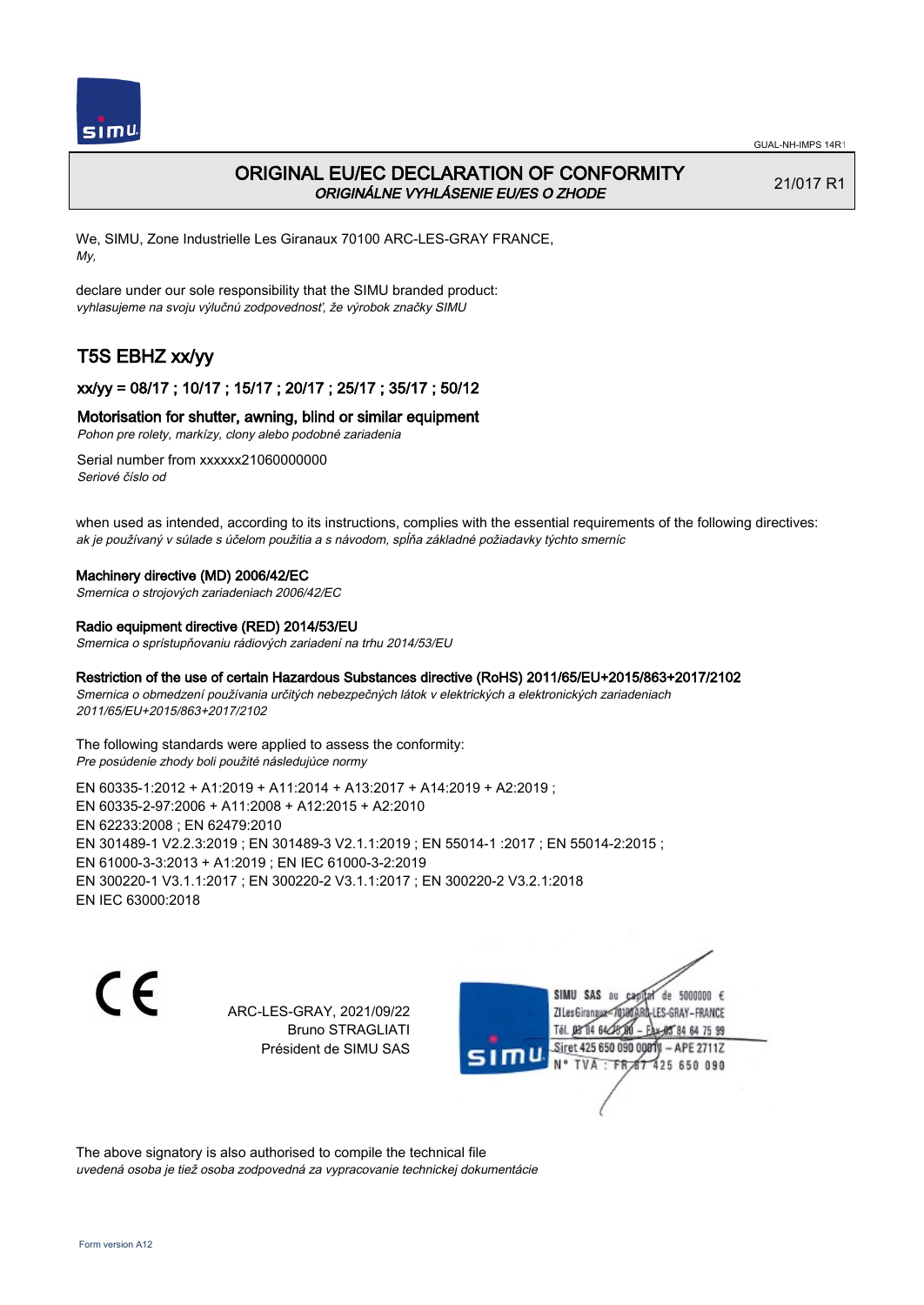

## ORIGINAL EU/EC DECLARATION OF CONFORMITY IZJAVA O SKLADNOSTI / IZJAVA O LASTNOSTIH

21/017 R1

We, SIMU, Zone Industrielle Les Giranaux 70100 ARC-LES-GRAY FRANCE, Mi,

declare under our sole responsibility that the SIMU branded product: S polno odgovornostjo izjavljamo, da izdelki blagovne znamke SIMU

# T5S EBHZ xx/yy

## xx/yy = 08/17 ; 10/17 ; 15/17 ; 20/17 ; 25/17 ; 35/17 ; 50/12

#### Motorisation for shutter, awning, blind or similar equipment

Motorizacija rolet, žaluzij, senčnikov in podobne opreme

Serial number from xxxxxx21060000000 'Serijska številka

when used as intended, according to its instructions, complies with the essential requirements of the following directives: ko se uporabljajo v skladu z namembnostjo in navodili, ustrezajo bistvenim zahtevam naslednjih direktiv

#### Machinery directive (MD) 2006/42/EC

Direktiva o strojih 2006/42/EC

#### Radio equipment directive (RED) 2014/53/EU

Ditrektiva o Radijski opremi 2014/53/EU

### Restriction of the use of certain Hazardous Substances directive (RoHS) 2011/65/EU+2015/863+2017/2102

Direktiva RoHS 2011/65/EU+2015/863+2017/2102

The following standards were applied to assess the conformity: Za preverjanje skladnosti so bili uporabljeni naslednji standardi

EN 60335‑1:2012 + A1:2019 + A11:2014 + A13:2017 + A14:2019 + A2:2019 ; EN 60335‑2‑97:2006 + A11:2008 + A12:2015 + A2:2010 EN 62233:2008 ; EN 62479:2010 EN 301489‑1 V2.2.3:2019 ; EN 301489‑3 V2.1.1:2019 ; EN 55014‑1 :2017 ; EN 55014‑2:2015 ; EN 61000‑3‑3:2013 + A1:2019 ; EN IEC 61000‑3‑2:2019 EN 300220‑1 V3.1.1:2017 ; EN 300220‑2 V3.1.1:2017 ; EN 300220‑2 V3.2.1:2018 EN IEC 63000:2018

CE

ARC-LES-GRAY, 2021/09/22 Bruno STRAGLIATI Président de SIMU SAS

SIMU SAS au de 5000000 € **ZILesGirangua** ES-GRAY-FRANCE 64 75 99 Siret 425 650 090 00811  $-$  APE 2711Z TVA 425 650 090

The above signatory is also authorised to compile the technical file Podpisnik, naveden zgoraj, je pooblaščen tudi za pripravo tehnične dokumentacije